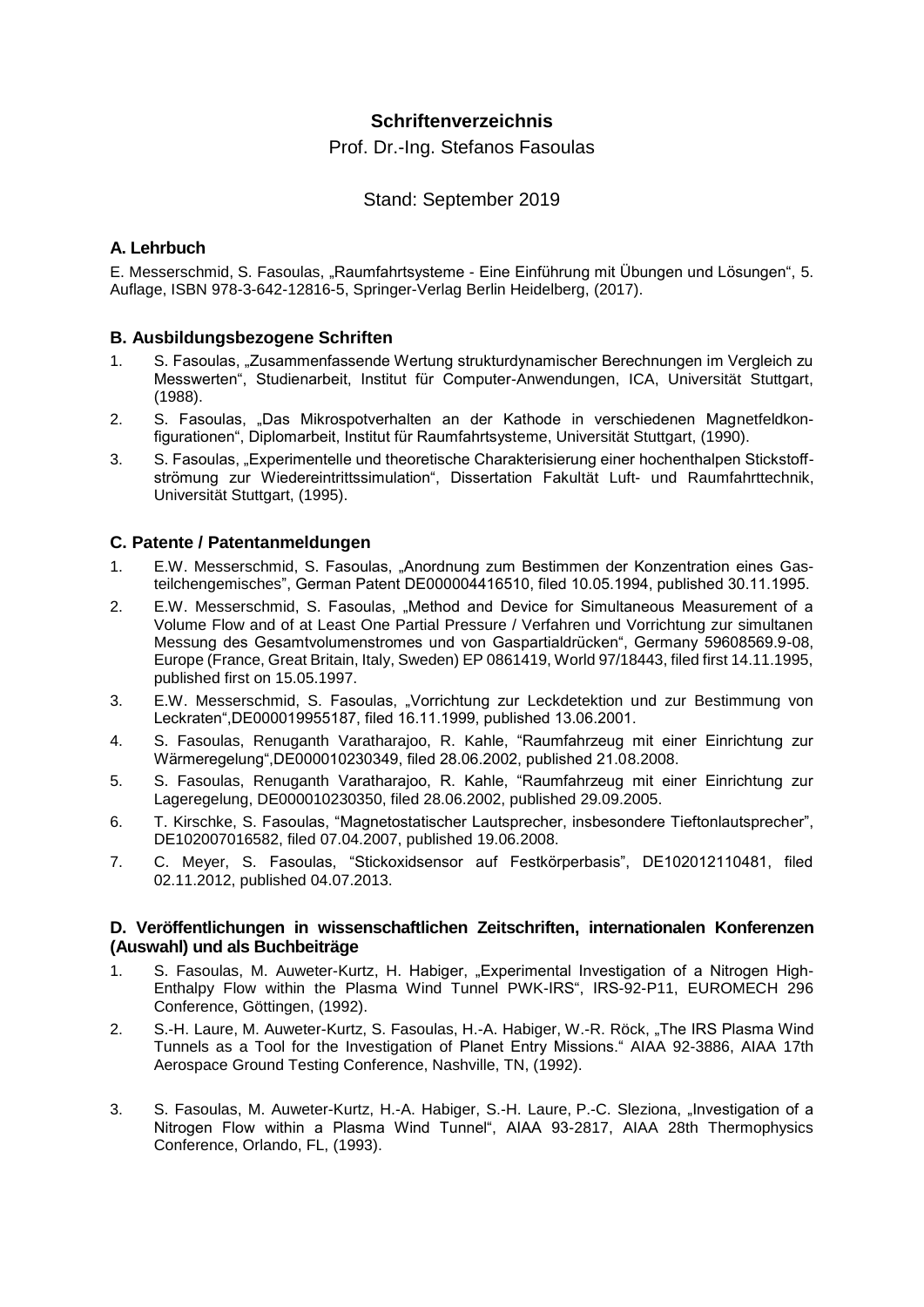- 4. S. Fasoulas, M. Auweter-Kurtz, H. Habiger, "Experimental Investigation of a Nitrogen High-Enthalpy Flow." AIAA Journal of Thermophysics and Heat Transfer, Vol. 8, No. 1, (1994).
- 5. H.-A. Habiger, M. Auweter-Kurtz, S. Fasoulas, S. Laure, A. Schönemann, "Investigation of a High Enthalpy Air Flow within a Plasma Wind Tunnel." AIAA-94-2037, 6th AIAA/ASME Joint Thermophysics and Heat Transfer Conference, Colorado Springs, CO, (1994).
- 6. S. Laure, M. Auweter-Kurtz, S. Fasoulas, H. Habiger, A. Schönemann, "Experimentelle Simulation einer hochenthalpen Luftströmung im Plasmawindkanal", Jahrbuch der DGLR Band 3, DGLR-Kongress, Erlangen, (1994).
- 7. S. Laure, M. Auweter-Kurtz, S. Fasoulas, H. Kurtz, "Reentry Simulation within an Induction Heated Plasma Wind Tunnel." 2nd European Symposium on Aerothermodynamics for Space Vehicles, ESTEC, Noordwijk, Netherlands, (1994).
- 8. S. Fasoulas, P.-C. Sleziona, M. Auweter-Kurtz, H.-A. Habiger, S.-H. Laure, A.-T. Schönemann, "Characterization of a Nitrogen Flow Within a Plasma Wind Tunnel." AIAA Journal of Thermophysics and Heat Transfer, Vol. 9, No. 3, (1995).
- 9. E. Messerschmid, S. Fasoulas, T. Gogel, T. Grau, "Numerical Modeling of Plasma Wind Tunnel Flows." Zeitschrift für Flugwissenschaften und Weltraumforschung (Journal of Flight Sciences and Space Research), Vol. 19, No. 3, (1995).
- 10. M. Laux, S. Fasoulas, E. Messerschmid, "Development of a DSMC Code on Planar Unstructured Grids with Automatic Grid Adaption." AIAA 95-2053, AIAA 30th Thermophysics Conference, San Diego, CA, (1995).
- 11. S. Fasoulas, "Measurement of Oxygen Partial Pressure in Low Pressure and High-Enthalpy Flows." AIAA-96-2213, 19th AIAA Advanced Measurement and Ground Testing Technology, New Orleans, LA, (1996).
- 12. S. Fasoulas, E.-W. Messerschmid, "Turbulent Free Jet Theory for Prediction of High-Enthalpy and Low Pressure Flows." AIAA-96-2275, 19th AIAA Advanced Measurement and Ground Testing Technology, New Orleans, LA, (1996).
- 13. C.-A. Schrempp, S. Fasoulas, E.-W. Messerschmid, "Direct Measurement of Oxygen during a Ballistic Flight on a Sounding Rocket." AIAA-96-2231, 19th AIAA Advanced Measurement and Ground Testing Technology, New Orleans, LA, (1996).
- 14. M. Laux, S. Fasoulas, E.-W. Messerschmid, "DSMC Simulation of Flow Fields with Adaptive Boundary Conditions." AIAA-96-1846, AIAA 31st Thermophysics Conference, New Orleans, LA, (1996).
- 15. S. Fasoulas, E.-W. Messerschmid, C.-A. Schrempp, "Application of Gas Sensors for the Determination of Oxygen Flux, Gas-Surface Interaction Models and Space Station Contamination." Proceedings of the First ESA Symposium on 'Space Station Utilisation', SP-385, ESOC, Darmstadt, Germany, S. 421-426, (1996).
- 16. S. Fasoulas, E.-W. Messerschmid, M. Sauer, "Simultaneous Measurement of Oxygen Partial Pressure and Flow Rate for the Investigation of Human Cardiorespiratory Function." Proceedings of the First ESA Symposium on 'Space Station Utilisation', SP-385, ESOC, Darmstadt, Germany, S. 177-180, (1996).
- 17. S. Fasoulas, T. Stöckle, M. Auweter-Kurtz, "Measurement of Specific Enthalpy in Plasma Wind Tunnels Using a Mass Injection Probe." AIAA-97-2496, AIAA 32nd Thermophysics Conference, Atlanta, GA, (1997).
- 18. T. Stöckle, S. Fasoulas, M. Auweter-Kurtz, "Heterogeneous Catalytic Recombination Reactions Including Energy Accommodation Considerations in High Enthalpy Gas Flows." AIAA-97-2591, AIAA 32nd Thermophysics Conference, Atlanta, GA, (1997).
- 19. T. Grau, S. Fasoulas, E. Messerschmid, "Numerical Investigation of a Mass Injection Probe Used for the Determination of High Enthalpies", AIAA-98-2450, 7th AIAA/ASME Joint Thermophysics and Heat Transfer Conference, Albuquerque, NM, (1998).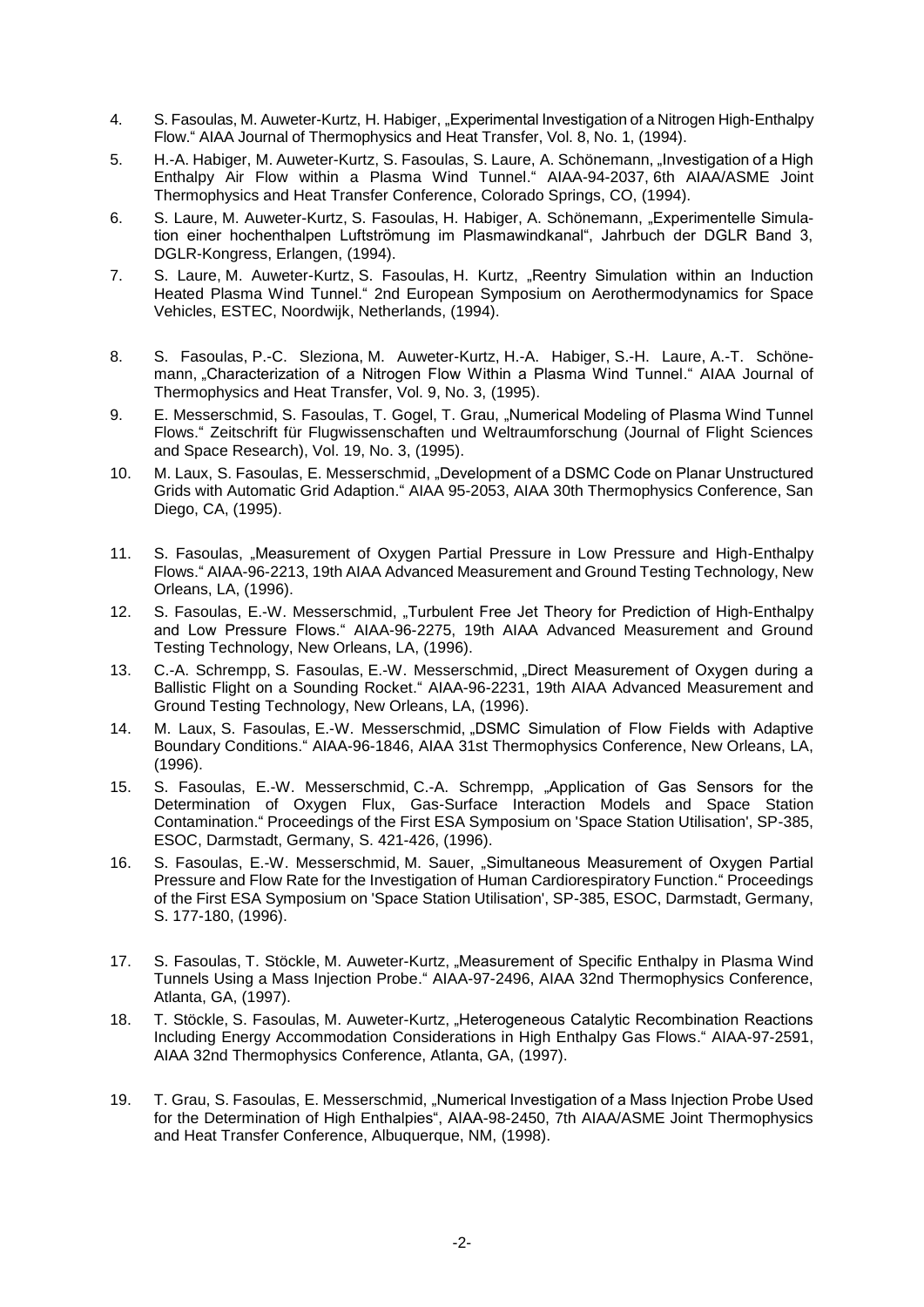- 20. S. Stoll, S. Baranyai, S. Fasoulas, M. Sauer, N. Stoll, "Intelligent Respiratory Sensing for Testing Physical Fitness in Space." Proceedings of the Second ESA Symposium on 'Space Station Utilisation', ESTEC, Noorwijk, Netherlands, (1998).
- 21. T. Grau, T. Stoeckle, S. Fasoulas, E. Messerschmid, "Comparison of Numerical Results with Experimental Investigations Obtained by Newly Developed Probes in a Plasma Wind Tunnel." 3rd European Symposium on Aerothermodynamics for Space Vehicles, Noordwijk, (1998).
- 22. T. Grau, S. Fasoulas, E. Messerschmid, "Numerical Investigation of a Partially Ionized Air Flow in the Plasma Wind Tunnel PWK2", SSAE 99, Stuttgart, Germany, (1999).
- 23. M. Feigl, J.-E. Dennis, S. Fasoulas, M. Auweter-Kurtz, "Comparison of LIF and Solid Electrolyte Sensor Measurements of Atomic Oxygen in a Plasma Jet ", AIAA-2000-0198, 38th Aerospace Sciences Meeting and Exhibit, Reno, NV, (2000).
- 24. F. Hammer, S. Fasoulas, E. Messerschmid, H. Weber, B. Houpert, "Miniaturized CO/H2-Sensor for Monitoring Small Burners and Heaters", 2nd European Conference on Small Burners and Heaters Technologies, Stuttgart, Germany, (2000).
- 25. R. Stoll, T. Mohr, S. Fasoulas, N. Stoll, "Respiratory Analysis for Testing Physical Fitness in Space", Proceedings of the 2nd International Conference Biosystems and Medical Technology, Rostock-Warnemünde, (2000).
- 26. C. Gritzner, S. Fasoulas, "The Neo Impact Hazard and Options for Mitigation." Ninth United Nations/European Space Agency Workshop on Basic Space Science, Toulouse, France, (2000).
- 27. C. Gritzner, S. Fasoulas, "Justification of NEO Impact Mitigation Activities by Risk Management." Asteroids 2001 Conference, Palermo, Italy, (2001).
- 28. S. Fasoulas, R. Förstner, T. Stöckle, "Entwicklung von Sensoren zur Messung des Restsauerstoffs unter Hochvakuumbedingungen für den Einsatz im Weltraum" DGLR2001-170, Deutscher Luft- und Raumfahrtkongress 2001, Hamburg, (2001).
- 29. S. Fasoulas, R. Förstner, T. Stöckle, "Flight Test of Solid Oxide Micro-Sensors on a Russian Reentry Probe." AIAA2001-4724, AIAA Space 2001 Conference and Exposition Albuquerque, NM, August, (2001).
- 30. S. Fasoulas, "Über ein neues Gerät zur Messung der Atmungsfunktion im Kosmos." ISSN 1437- 7624, Proceedings der 5. Internationalen Wissenschaftlichen Konferenz SATERRA Mittweida, (2001).
- 31. C. Gritzner, S. Fasoulas, "Katastrophen durch Einschläge von Asteroiden und Kometen", DKKV – 2. Forum Naturkatastrophen, Leipzig, (2001).
- 32. C. Gritzner, S. Fasoulas, "Justification of NEO Impact Mitigation Activities by Risk Management", Memorie della Societa' Astronomica Italiana, (2001).
- 33. V. Renuganth, S. Fasoulas, "Methodology for the Development of Combined Energy and Attitude Control Systems for Satellites", Aerospace Science and Technology Vol. 6, pp. 303-311, (2002).
- 34. C. Gritzner, R. Kahle, S. Fasoulas, "Solar Concentrators for NEO Deflection", Proceedings of Asteroids, Comets, Meteors (ACM 2002), Technical University Berlin, ESA-SP-500, Seite 67 – 70, (2002).
- 35. S. Fasoulas, "Die Erkundung des Weltraumes Konzepte zukünftiger Marsmissionen unter Nutzung der Marsressourcen", Wissenschaftliche Zeitschrift der Technischen Universität Dresden, Heft 4, (2002).
- 36. D. Tuchtenhagen, S. Fasoulas, "New Miniaturized Breath Analyser for Applications on Earth and in Space", Proc. of "Life in Space for Life on Earth", ESA SP-501, (2002).
- 37. V. Renuganth, S. Fasoulas, "Synergisms for Spacecraft Attitude Control System, World Space Congress, Paper No: IAC-02-U.1.02, pp. 1-11, Houston USA (2002).
- 38. S. Fasoulas, "Raumfahrt Brücke zwischen den Welten", Wissenschaftliche Zeitschrift der Technischen Universität Dresden, Heft 1, (2003).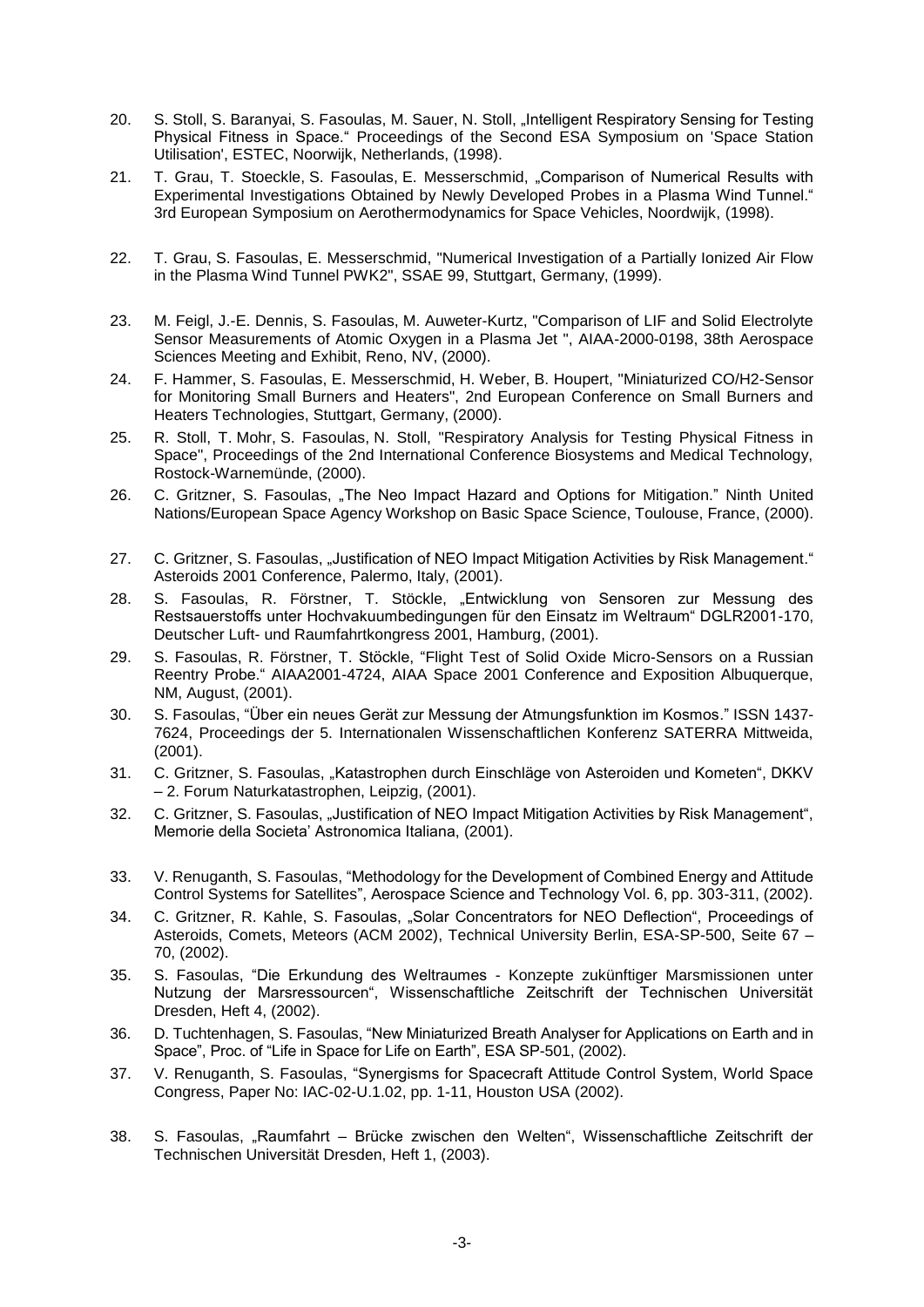- 39. V. Renuganth, R. Kahle, S. Fasoulas, "Approach for Combining Spacecraft Attitude and Thermal Control Systems", AIAA Journal of Spacecraft and Rockets, Vol. 40, No. 5, pp. 657-664, (2003).
- 40. V. Renuganth, S. Fasoulas, "The Combined Energy and Attitude Control System for Small Satellites – Earth Observation Missions, Digest of 4<sup>th</sup> IAA symposium on Small Satellites for Earth Observation." SBN 3896855697, pp. 325-328, Berlin, Germany, (2003).
- 41. R. Kahle, G. Hahn, E. Kührt, S. Fasoulas, "Athos Deflection Mission Analysis and Design." AIAA 2004-1460, Planetary Defense Conference, Orange County, California, (2004).
- 42. S. Fasoulas, P. Pitschel, "Das Universitäre Zentrum für Luft- und Raumfahrt der TU Dresden", DGLR-2004-141, Deutscher Luft- und Raumfahrtkongress, (2004).
- 43. V. Renuganth, S. Fasoulas, "The Combined Energy and Attitude Control System for Small Satellites – Earth Observation Missions, Acta Astronautica Vol. 56, Issues 1-2, pp. 251-259, (2005).
- 44. V. Renuganth, S. Fasoulas, "Spacecraft Combined Attitude and Thermal Control System", IAA Symposium on Small Satellites for Earth Observation, Berlin (2005).
- 45. S. Fasoulas, et al. "A Miniaturised Respiratory Sensor System", pp. 380-387 in "Microgravity Applications Programme – Successful Teaming of Science and Industry", edited by Wilson A., ESA SP-1290, (2005).
- 46. C. Gritzner, K. Dürfeld, J. Kasper, S. Fasoulas, "The asteroid and comet impact hazard: risk assessment and mitigation options." Naturwissenschaften Vol. 93, No. 8, pp. 361-373, Springer Verlag, (2006).
- 47. S. Fasoulas, T. Schmiel, "Astrodynamics and Technological Aspects of Astrobiology Missions in Our Solar System", in "Complete Course in Astrobiology", edited by G. Horneck and P. Rettberg, ISBN 978-3-527-40660-9, Wiley-VCH Verlag, Weinheim, (2007).
- 48. S. Fasoulas, et al. "New Cooperation Methods between Industry and Academia: The Research Training Group (Graduiertenkolleg) - Aspects of Future Satellite Reconnaissance Missions", CEAS-2007-035, Proceedings of the 1<sup>st</sup> DGLR-CEAS European Air and Space Conference, Berlin, (2007).
- 49. M. Hörenz, S. Fasoulas, T. Schmiel, K. Zajac, "Regenerative Fuel Cells for Mars Applications", CEAS-2007-123, Proc. of the 1st DGLR-CEAS European Air and Space Conference, Berlin, (2007).
- 50. T. Schmiel, S. Fasoulas, J. Heisig, O. Przybilski, "Time Resolved Measurement of Atomic Oxygen in Low Earth Orbit and its Benefits for Future Spacecraft Design." CEAS-2007-128, Proceedings of the 1st DGLR-CEAS European Air and Space Conference, Berlin, (2007).
- 51. K. Zajac, S. Fasoulas, S. Brunner, K. Seifart, K. Otte, "Testing of Flexible Cu(In,Ga)Se2-Solar Cells for Space Applications", CEAS-2007-165, Proceedings of the 1st DGLR-CEAS European Air and Space Conference, Berlin, (2007).
- 52. F.-U. Hammer, E.-W. Messerschmid, M. Rogg, P. Scherer, T. Schmiel, S. Fasoulas, "From Space to Earth - a Novel Solid Electrolyte Oxygen Sensor System for In-Situ Measurement and Process Control", ISAPS 2009 Hamburg, Advances in Applied Plasma Science, Vol. 7, (2009).
- 53. A. Weber, S. Fasoulas, K. Wolf, "Generating optimised satellite payload operation schedules with Evolutionary Algorithms", Evolutionary Computation, CEC'09. IEEE Congress on. IEEE, (2009).
- 54. S. Fasoulas, T. Schmiel, R. Baumann, M. Hörenz, F.-U. Hammer, K. Bockstahler, J. Witt, "New Miniaturized and Space Qualified Gas Sensors for Fast Response In Situ Measurements", 40th International Conference on Environmental Systems Barcelona, AIAA 2010-6147, (2010).
- 55. A. Deckert, U. Keller, S. Fasoulas, "A parametric approach for multiphysical modeling of magnetic bearings", CEFC-086, 14th Biennial IEEE Conference on Electromagnetic Field Computation (CEFC), doi: 10.1109/CEFC.2010.5481781, (2010).
- 56. S. Loehle, D. Vacher, S. Menecier, M. Dudeck, H. Liebhart, T. Marynowski, G. Herdrich, S. Fasoulas, P. André, "Measurement campaigns on Mars entry plasmas using ICP torches. Characterization by emission spectroscopy and probes techniques", 4th Int. workshop on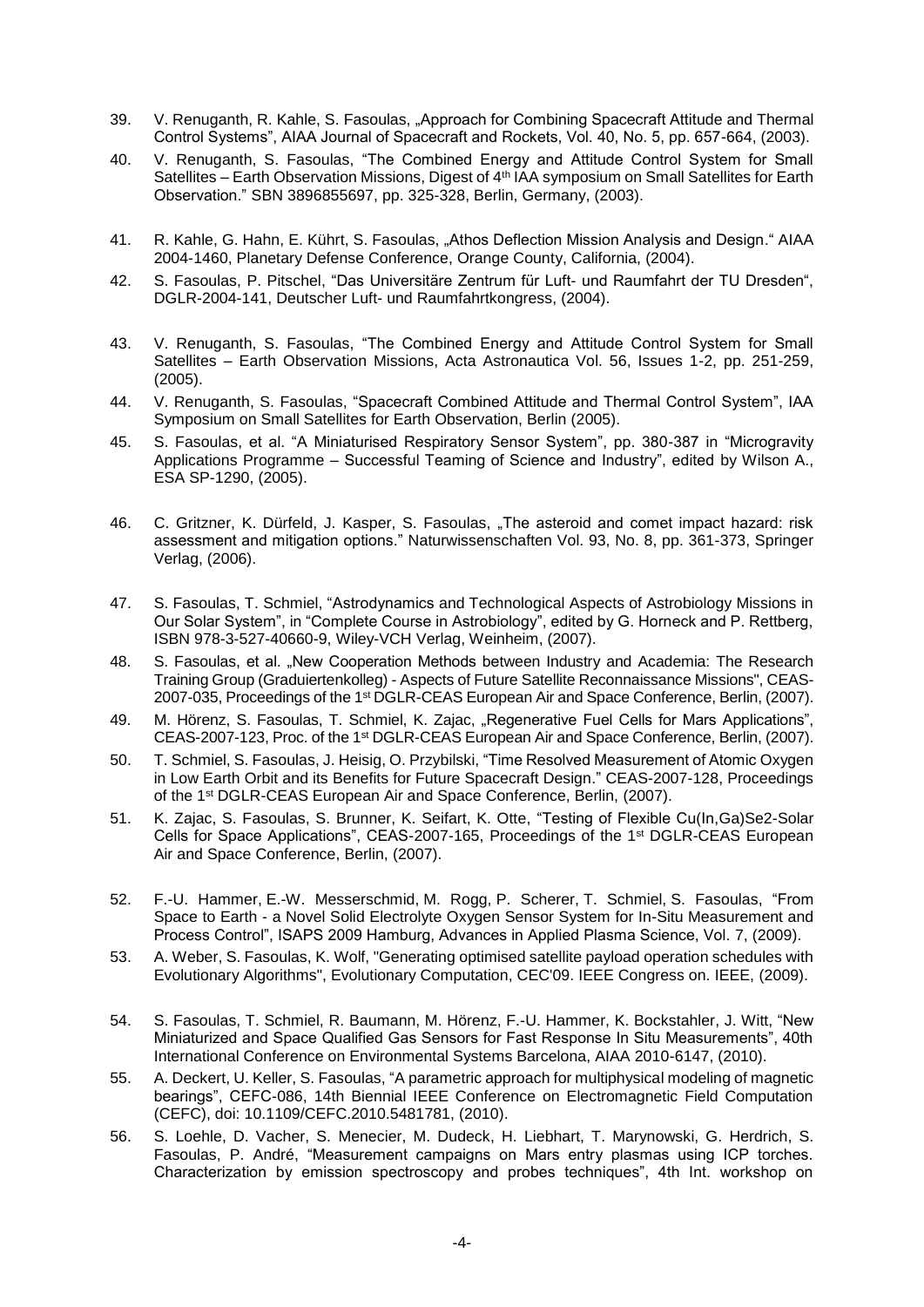Radiation of High Temperature gases in atmospheric entry, Lausanne, Switzerland. sp-689, (2010).

- 57. G. Herdrich, M. Dropmann, T. Marynowski, S. Loehle, S. Fasoulas, "Atmospheric entry simulation capabilities of the IRS plasma wind tunnel PWK3 for Mars and Venus." International Planetary Probe Workshop. Vol. 7., (2010).
- 58. G. Herdrich, S. Loehle, D. Petkow, S. Fasoulas, "Ground testing facilities and modeling tools: Research examples." 27th AIAA Aerodynamic Measurement Technology and Ground Testing Conference, doi: 10.2514/6.2010-4339, (2010).
- 59. G. Herdrich, A. Boxberger, D. Petkow, R. Gabrielli, S. Fasoulas, M. Andrenucci, R. Albertoni, F. Paganucci, P. Rossetti, "Advanced scaling model for simplified thrust and power scaling of an applied-field magnetoplasmadynamic thruster." 46th AIAA/ASME/SAE/ASEE Joint Propulsion Conference & Exhibit, doi: 10.2514/6.2010-6531, (2010).
- 60. M. Grabe, R.-D. Boettcher, S. Fasoulas, K. Hannemann, "Numerical Simulation of Nozzle Flow into High Vacuum Using Kinetic and Continuum Approaches." in New Results in Numerical and Experimental Fluid Mechanics VII (pp. 423-430), Springer Berlin Heidelberg, 2010.
- 61. U. Bauder, S. Loehle, D. Petkow, G. Herdrich, S. Fasoulas, M. Fertig, M. Auweter-Kurtz, "Current Numerical and Experimental Investigations of the Hybrid DC-RF Thruster TIHTUS." 46th AIAA/ASME/SAE/ASEE Joint Propulsion Conference & Exhibit, doi: 10.2514/6.2010-6938, (2010).
- 62. S. Fasoulas, G. Herdrich, S. Loehle, S., "Overview Experimental Diagnostics for Rarefied Flows - Selected Topics." RTO-EN-AVT-194, (2011).
- 63. K. Schindler, C.-A. Thomas, V. Reddy, A. Weber, S. Gruska, S. Fasoulas, "PANIC A surface science package for the in situ characterization of a near-Earth asteroid." Acta Astronautica Vol. 68, Issue 11–12, pp. 1800–1810, doi: 10.1016/j.actaastro.2011.01.012, (2011).
- 64. D. Sperber, H.-A. Eckel, P. Moessinger, S. Fasoulas, "Experimental Investigation of Laser-Sustained Plasma in Supersonic Argon Flow." AIP Conf. Proc. 1402, pp. 405-411, doi: 10.1063/1.3657048, (2011).
- 65. S. Fasoulas, S. Loehle, A. Steinbeck, M. Eberhart, "Atomic Oxygen Sensor Systems Aiming In-Flight Measurements on a Sounding Rocket." Proc. 20th ESA Symposium on European Rocket and Balloon Programmes and Related Research, ESA SP-700, pp. 153-158, (2011).
- 66. G. Herdrich, U. Bauder, A. Boxberger, C. Eichhorn, M. Lau, M. Pfeiffer, T. Stindl, C. Syring, B. Wollenhaupt, H.-P. Röser, S. Fasoulas, D. Petkow, T. Schönherr, K. Komurasaki, "Overview on Electric Propulsion Developments at IRS." IEPC-2011-134, 32nd International Electric Propulsion Conference, (2011).
- 67. P. Molina-Cabrera, G. Herdrich, M. Lau, S. Fasoulas, T. Schoenherr, K. Komurasaki, "Pulsed Plasma Thrusters: a worldwide review and long yearned classification." IEPC-2011-340, 32<sup>nd</sup> International Electric Propulsion Conference, (2011).
- 68. M. Lau, G. Herdrich, S. Fasoulas, H.-P. Röser, "A Thermal Pulsed Plasma Thruster for Microsatellite Propulsion." IEPC-2011-140, 32nd International Electric Propulsion Conference, (2011).
- 69. M. Lau, G. Herdrich, S. Fasoulas, H.-P. Röser, M. Koch, T. Hintzek, "iMPD System Study and High Voltage Power Supply Subsystem Development at IRS." IEPC-2011-150, 32<sup>nd</sup> International Electric Propulsion Conference, (2011).
- 70. C. Eichhorn, S. Löhle, S. Fasoulas, H. Leiter, M. Auweter-Kurtz, "Two-Photon Spectroscopy on Neutral Xenon in the Plume of the Radio-Frequency Ion Thruster RIT-10." IEPC-2011-302, 32nd International Electric Propulsion Conference, (2011).
- 71. B. Wollenhaupt, A. Hammer, G. Herdrich, S. Fasoulas, A.-P. Röser, "A Very Low Power Arcjet (VELARC) for Small Satellite Missions", IEPC-2011-257, 32nd International Electric Propulsion Conference, (2011).
- 72. T. Schönherr, K. Komurasaki, F. Nees, S. Manna, M. Lau, G. Herdrich, S. Fasoulas, "Mass and Plasma Characteristics in the Current Sheet of a Pulsed Plasma Thruster." IEPC-2011-301, 32<sup>nd</sup> International Electric Propulsion Conference, (2011).
- 73. D. Petkow, G. Herdrich, S. Fasoulas, "On the Kinetic Modeling of Fusion Processes in IEC Devices", IEPC-2011-311, 32nd International Electric Propulsion Conference, (2011).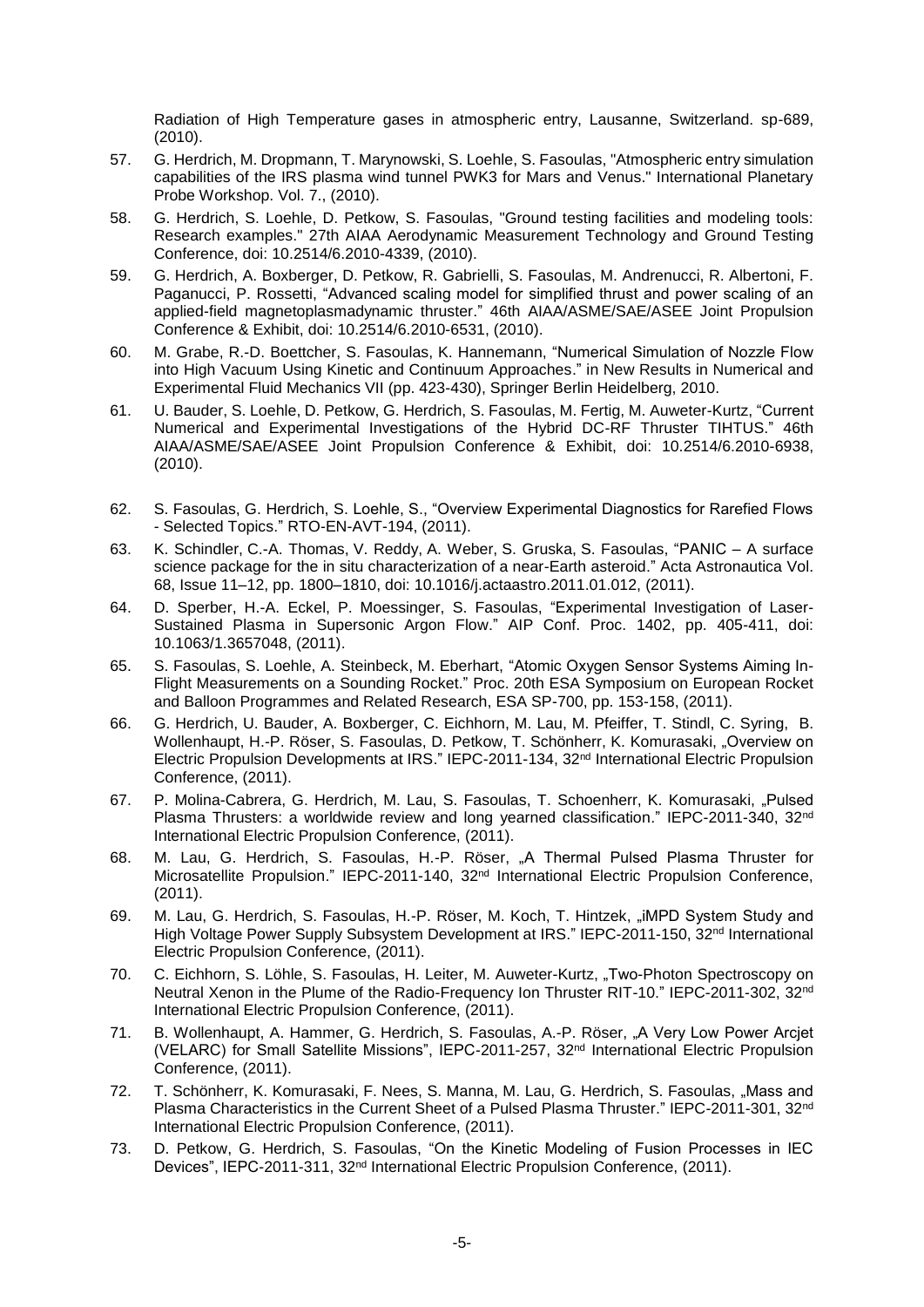- 74. D. Petkow, G. Herdrich, S. Fasoulas, M. Auweter-Kurtz, "On the Kinetic Modeling of Collisional Effects Relevant for Non-stationary Magnetoplasmadynamic Thrusters." IEPC-2011-307, 32nd International Electric Propulsion Conference, (2011).
- 75. G. Herdrich, M. Fertig, S. Fasoulas, S. Löhle, S. Lein, A. Preci, A. Steinbeck, "Review of Non-Equilibrium Atmospheric Entry In-Flight Instrumentations." Proc. of the 7th European Symposium on Aerothermodynamics, Noordwijk, Netherlands: European Space Agency, id.55, (2011).
- 76. H. Griebel, R. Förstner, C. Mundt, A. Mohr, W. Mai, J. Polkko, H.-N., Teodorescu, G. Herdrich, S. Fasoulas, T. Marynowski, A. Stamminger, D. Heyner, "The Mission MIRIAM-2: Putting a Gossamer Ballute Through an Atmospheric Entry Flight Test." in Proc. 8th Annual Int. Planetary Probe Workshop, (2011).
- 77. S. Lein, S. Löhle, G. Herdrich, M. Auweter-Kurtz, S. Fasoulas, "Optical Emission Spectroscopic Experiments for In-Flight Entry Research." in Proc. 8th Annual Int. Planetary Probe Workshop, (2011).
- 78. D. Petkow, G. Herdrich, M. Pfeiffer, A. Mirza, S. Fasoulas, M. Matsui, K. Komurasaki, "A Particle Approach for the Simulation of High Density Nozzle Flow Expansions." ISAPS 2011 Hakone, Advances in Applied Plasma Science, Vol. 8, (2011).
- 79. A. Sieber, R. Baumann, S. Fasoulas, A. Krozer, "Solid-state electrolyte sensors for rebreather applications: a preliminary investigation." Diving and Hyperbaric Medicine, Vol. 41., Issue 2, pp. 90-96, (2011).
- 80. A. Weber, S. Fasoulas, K. Wolf, "Conceptual Interplanetary Space Mission Design Using Multiobjective Evolutionary Optimization and Design Grammars." Proc. IMechE Vol. 225 Part G: J. Aerospace Engineering, pp. 1253-1291, doi: 10.1177/0954410011407421, (2011).
- 81. R. Wernitz, A. Knapp, C. Eichhorn, H. Fulge, S. Löhle, S. Fasoulas, G. Herdrich, H.-P. Röser, M. Auweter-Kurtz, "Emission Spectroscopic Investigation of the Radial Distribution of ArI und ArII in Argon Plasma Flows under the Influence of a Magnetic Field." AIAA 2011-3455, 42nd AIAA Plasmadynamics and Lasers Conference in conjunction with the 18th International Conference on MHD Energy Conversion (ICMHD), Honolulu, Hawaii, USA, doi: 10.2514/6.2011-3455, (2011).
- 82. A. Preci, G. Herdrich, S. Fasoulas, M. Auweter-Kurtz, "Numerical Investigation of Variable Thermo-Chemistry Modeling for Nonequilibrium Flows." 42nd AIAA Thermophysics Conference, Honolulu, Hawaii, USA, doi: 10.2514/6.2011-3139, (2011).
- 83. R. Wernitz, C. Eichhorn, G. Herdrich, S. Fasoulas, S. Loehle, H.-P. Roeser, "Plasma Wind Tunnel Investigation of European Ablators in Air Using Emission Spectroscopy." 42nd AIAA Thermophysics Conference, Honolulu, Hawaii, USA, doi: 10.2514/6.2011-3761, (2011).
- 84. A. Preci, G. Herdrich, S. Fasoulas, M. Auweter-Kurtz, "Assembly, Integration and Test of the Sensor System COMPARE for SHEFEX II." AIAA 2011-3780, 42nd AIAA Thermophysics Conference, Honolulu, Hawaii, USA, doi: 10.2514/6.2011-3780, (2011).
- 85. H. Fulge, A. Knapp, R. Wernitz, C. Eichhorn, G. Herdrich, S. Fasoulas, S. Loehle, "Improved Abel Inversion Method for Analysis of Spectral and Photo-Optical Data of Magnetic Influenced Plasma Flows." 42nd AIAA Thermophysics Conf., June 2011, Honolulu, Hawaii, doi:10.2514/6.2011- 3456, (2011).
- 86. C. Eichhorn, S. Löhle, S. Fasoulas, H. Leiter, M. Auweter-Kurtz, "Laser Induced Fluorescence Spectroscopy on Neutral Xenon: Two-Photons Cross Sections and Measurements in an Ion Thruster Plume." AIAA 2011-3460, 42nd AIAA Plasmadynamics and Lasers Conference in conjunction with the 18th International Conference on MHD Energy Conversion (ICMHD), Honolulu, Hawaii, USA, doi: 10.2514/6.2011-3460, (2011).
- 87. N. Eswein, G. Herdrich, S. Fasoulas, H.-P. Roeser, "Investigation of Graphite Ablation at IRS." 42nd AIAA Thermophysics Conf., Honolulu, Hawaii, doi: 10.2514/6.2011-3615, (2011).
- 88. G. Herdrich, S. Lein, A. Preci, A., Steinbeck, S. Fasoulas, M. Auweter-Kurtz, "The flight of EXPERT: Assessment of Nonequilibrium Effects with the IRS Payloads PYREX, PHLUX and RESPECT", 42nd AIAA Thermophysics Conf., Honolulu, Hawaii, doi: 10.2514/6.2011-3625, (2011).
- 89. S. Loehle, A. Steinbeck, G. Herdrich, S. Fasoulas, "Comparison of Local Enthalpy Measurements using a Mass Injection Probe with Properties Deduced from Optical Diagnostics in a pure Oxygen Plasma Flow", 42nd AIAA Thermophysics Conf., Honolulu, Hawaii, doi: 10.2514/6.2011-4033, (2011).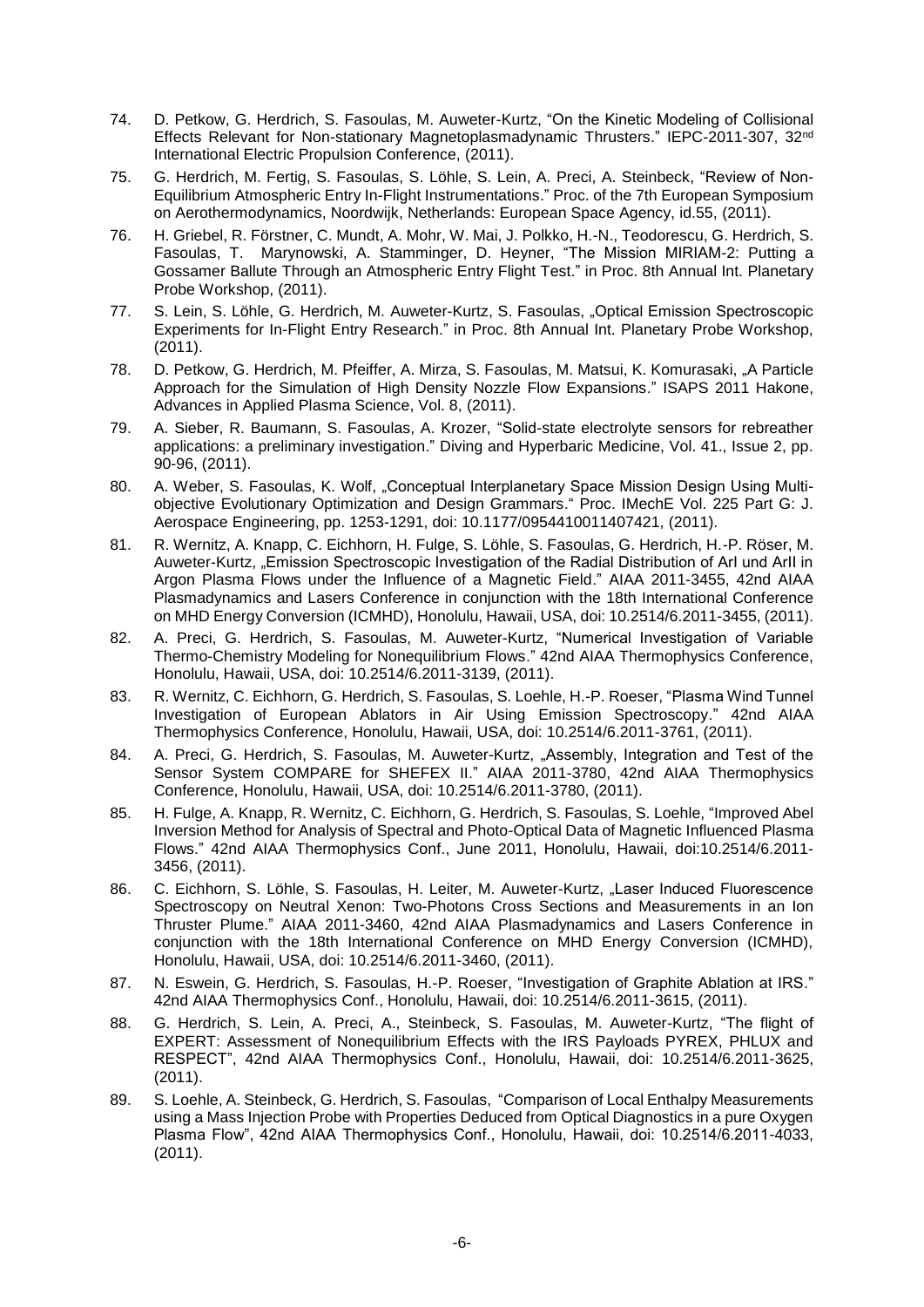- 90. P.P. Upadhyay, G. Herdrich, D. Petkow, S. Fasoulas, H.-P. Roeser, "Numerical Simulation and Investigation of Self and Applied Field Magnetoplasmadynamic Thrusters for Argon Plasma." 47th AIAA/ASME/SAE/ASEE Joint Propulsion Conference & Exhibit, San Diego, California, doi: 10.2514/6.2011-6076, (2011).
- 91. M. Pfeiffer, D. Petkow, G. Herdrich, S. Fasoulas, "Assessment of a Numerical Approach Suitable for the M2P2 Problem." Open Plasma Physics Journal, Vol. 4, p24, (2011).
- 92. A. Preci, N. Eswein, G. Herdrich, S. Fasoulas, H.-P. Roeser, M. Auweter-Kurtz, "Development of a Combined Sensor System for Atmospheric Entry Missions" Proc. of the 7th European Symposium on Aerothermodynamics, Noordwijk, Netherlands: ESA, id.162, (2011).
- 93. R. Gabrielli, D. Petkow, G. Herdrich, S. Fasoulas, H.-P. Roeser, "Generic Effusion Cooling for Structures Exposed to Plasma." 28th International Symposium on Space Technology and Science, Okinawa, Japan. (2011).
- 94. G. Herdrich, T. Marynowski, M. Dropmann, S. Fasoulas, "Mars and Venus Entry Simulation Capabilities of IRS Plasma Wind Tunnel PWK3." Applied Physics Research Vol. 4, No. 1, pp. 146-155, doi: 10.5539/apr.v4n1p146, (2012).
- 95. A. Knapp, H. Fulge, G. Herdrich, N. Ono, R. Wernitz, M. Auweter-Kurtz, H.-P. Röser, S. Fasoulas, "Investigation of MHD Impact on Argon Plasma Flows by Variation of Magnetic Flux Density." Open Plasma Physics Journal 5, pp. 11-22, doi: 10.2174/1876534301205010011, (2012).
- 96. D. Sperber, H.-A. Eckel, S. Steimer and S. Fasoulas, "Objectives of Laser-Induced Energy Deposition for Active Flow Control." Contrib. Plasma Phys., Vol. 52, No. 7, pp. 636–643. doi: 10.1002/ctpp.201210060, (2012).
- 97. D. Sperber, F. Schmid, H.-A. Eckel, S. Fasoulas, "Wave drag reduction of blunt bodies using laser sustained energy deposition in argon atmosphere." AIAA 2012-2815, 6th AIAA Flow Control Conference, (2012).
- 98. S. Löhle, S. Fasoulas, H. Leiter, S. Fritzsche, M. Auweter-Kurtz, "Photon Laser-Induced Fluorescence of Neutral Xenon in a Thin Xenon Plasma." Journal of Propulsion and Power, Vol. 28, No. 5, pp. 1116-1119, doi: 10.2514/1.59874, (2012).
- 99. A. Preci, G. Herdrich, S. Fasoulas, M. Auweter-Kurtz, "Development Status of a Navier-Stokes Code for the Simulation of Entry Flows." 43rd AIAA Thermophysics Conference, New Orleans, Louisiana, doi: 10.2514/6.2012-3194, (2012).
- 100. H. Liebhart, U. Bauder, G. Herdrich, S. Fasoulas, H.-P. Roeser, "Numerical Modeling of Radiative and Convective Heat Flux for Entry Flights In CO2 Containing Atmospheres." 43rd AIAA Thermophysics Conference, New Orleans, Louisiana, doi: 10.2514/6.2012-3195, (2012).
- 101. H. Liebhart, G. Herdrich, S. Fasoulas, H.-P. Roeser, J. Merrifield, J. Beck, "Advances for Radiation Modeling for Earth Re-entry in PARADE: Application to the STARDUST Atmospheric Entry," 43rd AIAA Thermophysics Conference, New Orleans, Louisiana, doi: 10.2514/6.2012- 3196, (2012).
- 102. S. Belz, B. Ganzer, E. Messerschmid, S. Fasoulas, N. Henn, "Synergetic Integration of Microalgae Photobioreactors and Polymer Electrolyte Membrane Fuel Cells for Life Support: Tests and Results." 42nd International Conference on Environmental Systems, San Diego, California, doi: 10.2514/6.2012-3522, (2012).
- 103. G. Herdrich, M. Fertig, D. Petkow, A. Steinbeck, S. Fasoulas, "Experimental and Numerical Techniques to Assess Catalysis." Progress in Aerospace Sciences, Vol. 48-49, pp. 27-41, doi: 10.1016/j.paerosci.2011.06.007, (2012).
- 104. D. Petkow, A. Mirza, G. Herdrich, S. Fasoulas, "Treatment of Differently Weighted Particles in Reactive Re-Entry Flows with DSMC." Rarefied Gas Dynamics Symposium, Zaragoza, (2012).
- 105. B. Esser, M. Fertig, D. Giordano, G. Herdrich, N. Joiner, A. Steinbeck, J. Thoemel, T. Eggers, A. Gülhan, S. Fasoulas, J. Merrifield, "Pressure Dependent Modelling and Validation of Catalytic Surface Recombination Mechanisms Relevant to LEO Re-entry Applications." RTO Paper in progress (2012).
- 106. C. Eichhorn, S. Löhle, S. Fasoulas, H. Leiter, S. Fritzsche, M. Auweter-Kurtz, "Photon Laser-Induced Fluorescence of Neutral Xenon in a Thin Xenon Plasma." Journal of Propulsion and Power, Vol. 28, Issue 5, pp. 1116-1120, doi: 10.2514/1.B34434, (2012).
- 107. R. Srama, H. Krüger, T. Yamaguchi T. Stephan M. Burchell, A.-T. Kearsley, V. Sterken, F. Postberg, S. Kempf, E. Grün, N. Altobelli, P. Ehrenfreund, V. Dikarev, M. Horanyi, Z. Sternovsky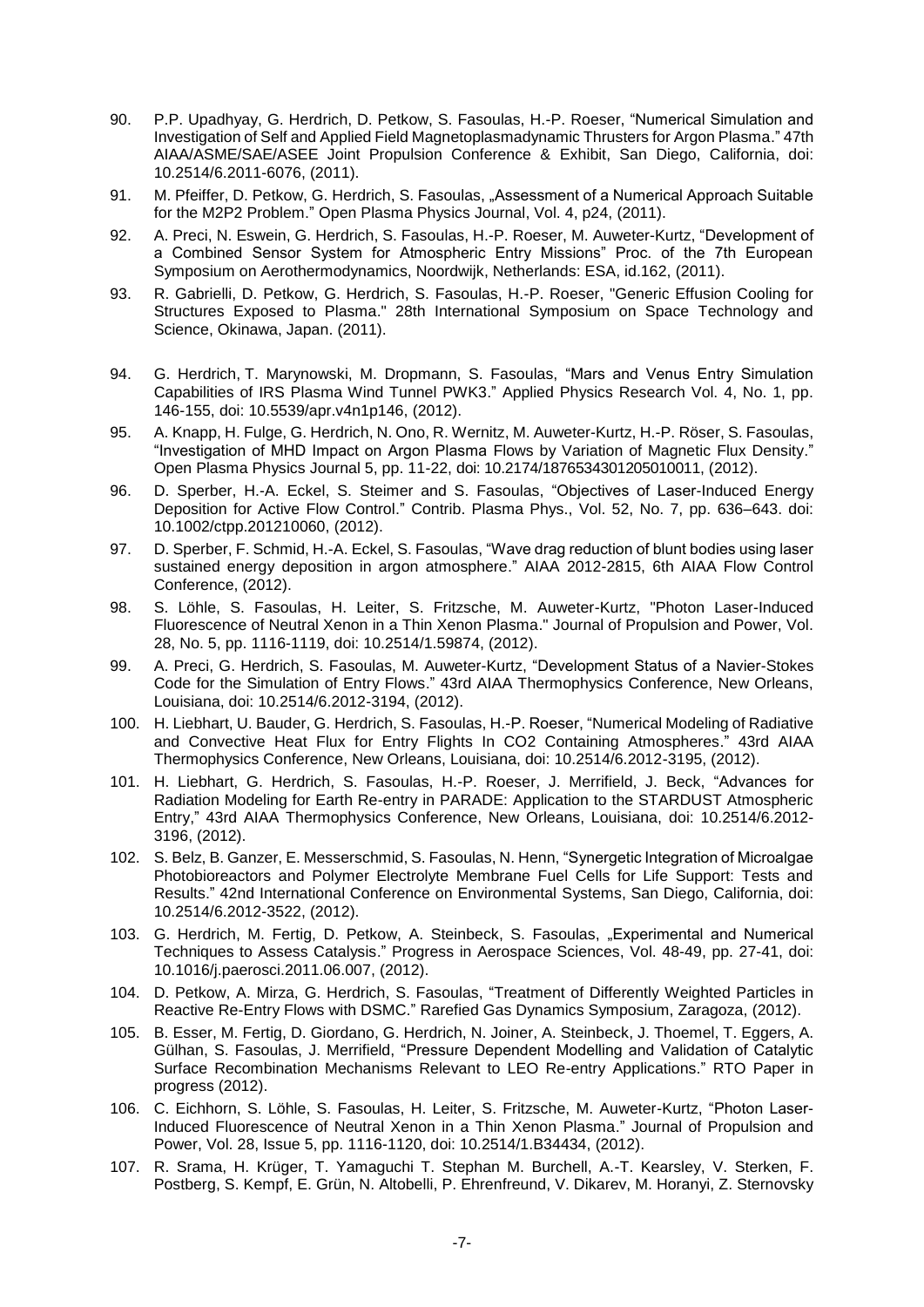J.-D. Carpenter, A. Westphal, Z. Gainsforth, A. Krabbe, J. Agarwal, H. Yano, J. Blum, H. Henkel, J. Hillier, P. Hoppe, M. Trieloff, S. Hsu, A. Mocker, K. Fiege, S.-F. Green, A. Bischoff, F. Esposito, R. Laufer, T.-W. Hyde, G. Herdrich, S. Fasoulas, A. Jäckel, G. Jones, P. Jenniskens, E. Khalisi, G. Moragas-Klostermeyer, F. Spahn, H.-U. Keller, P. Frisch, A.-C. Levasseur-Regourd, N. Pailer, K. Altwegg, C. Engrand, S. Auer, J. Silen, S. Sasaki, M. Kobayashi, J. Schmidt, J. Kissel, B. Marty, P. Michel, P. Palumbo, O. Vaisberg, J. Baggaley, A. Rotundi, H.-P. Röser, "SARIM PLUS - Sample Return of Comet 67P/CG and of Interstellar Matter." Experimental Astronomy, Vol. 33, Iss. 2-3, pp 723-751, doi: 10.1007/s10686-011-9285-7, (2012).

- 108. D. Puckert, G. Herdrich, S. Fasoulas, "Development of a Cavity Calorimeter for the Inductively Heated Plasma Generator IPG6-S." Proc. AIAA Pegasus Conf, (2012).
- 109. A. Boxberger, P. Bambach, G. Herdrich, S. Fasoulas, M. Merino, E. Ahedo, "Experimental Investigation of Steady-State Applied-Field Magnetoplasmadynamic Thrusters at Institute of Space Systems." 48th AIAA/ASME/SAE/ASEE Joint Propulsion Conf. & Exhibit, Atlanta, Georgia, doi: 10.2514/6.2012-4012, (2012).
- 110. R. Varatharajoo, R. Kahle, S. Fasoulas, "Self-Energized MHD Pumps for Spacecraft Heat Transport." Advanced Science Letters, Vol. 13, No. 1, pp. 804-806(3), (2012).
- 111. D. Petkow, G. Herdrich, M. Pfeiffer, A. Mirza, S. Fasoulas, M. Matsui, K. Komurasaki, "On the probabilistic particle simulation of an arcjet flow expansion." Vacuum, Vol. 88, pp. 58-62, (2013).
- 112. G. Herdrich, U. Bauder, A. Boxberger, R.-A. Gabrielli, M. Lau, D. Petkow, M. Pfeiffer, C. Syring, S. Fasoulas, "Advanced Plasma (Propulsion) Concepts at IRS", Vacuum, Vol. 88, pp. 36 – 41, doi: 10.1016/j.vacuum.2012.02.032, (2013).
- 113. E. Messerschmid, S. Fasoulas, F. Huber, "IRS auf ISS Universität Stuttgart experimentiert auf der Internationalen Raumstation." Themenheft Forschung Nr. 9, Sonderausgabe "Der Traum vom Fliegen", Universität Stuttgart, (2013).
- 114. C. Meyer, R. Baumann, A. Günther, V. Vashook, T. Schmiel, U. Guth, S. Fasoulas, "Development of a solid state sensor for nitrogen oxides with a nitrate electrolyte." Sensors and Actuators B – Chemical, Vol. 181, pp. 77-84, doi: 10.1016/j.snb.2013.01.023, (2013).
- 115. M. Dropmann, G. Herdrich, R. Laufer, D. Puckert, H. Fulge, S. Fasoulas, J. Schmoke, M. Cook, T.-W. Hyde, "A New Inductively Driven Plasma Generator (IPG6)-Setup and Initial Experiments." IEEE Transactions on Plasma Science, Vol. 41, Issue 4, pp. 804-810, doi: 10.1109/TPS.2012.2237524, (2013).
- 116. S.-P. Tierno, J.-L. Domenech-Garret, J.-M. Donoso, D. Jennewein, G. Herdrich, S. Fasoulas, L. Conde, "Emissive Langmuir Probes in the Strong Emission Regime for the Determination of the Plasma Properties." IEEE Transactions on Plasma Science, Vol. 41, Issue 4, pp. 695-700, doi: 10.1109/TPS.2013.2243760, (2013).
- 117. M. Pfeiffer, A. Mirza, S. Fasoulas, "A grid-independent particle pairing strategy for DSMC." Journal of Computational Physics, Vol. 246, pp. 28-36, doi: 10.1016/j.jcp.2013.03.018, (2013).
- 118. U. Bauder, G. Herdrich, S. Fasoulas, M. Auweter-Kurtz, "Modeling of a DC-RF Plasmathruster with the Navier-Stokes Code SINA", IEPC-2013-324, 33rd International Electric Propulsion Conf., Washington, D.C., (2013).
- 119. S. Belz, M. Buchert, J. Bretschneider, E. Nathanson, S. Fasoulas, N. Henn, "Utilization of Microalgae and Regenerative Fuel Cells for Life Support and Energy Production." AIAA 43rd Int. Conf. on Environmental Systems, Vail, CO, doi:10.2514/6.2013-3330, (2013).
- 120. U. Fuchs, University of Stuttgart; S. Loehle, University of Stuttgart; S. Fasoulas, University of Stuttgart, "Theoretical stability analysis for inverse heat conduction problems using the condition number." 44th AIAA Thermophysics Conf., San Diego, CA, doi: 10.2514/6.2013-2640, (2013).
- 121. H. Fulge, S. Loehle, S. Fasoulas, "Investigation of TDLAS with VCSEL at 950 nm and 1993 nm for Water Vapour Detection in High Temperature Environments." 44th AIAA Thermophysics Conf., San Diego, CA, doi: 10.2514/6.2013-3021, (2013).
- 122. T. Marynowski, S. Loehle, S. Fasoulas, "TALIF-Investigation of a CO2 Inductively Coupled Plasma Relevant for Mars Entry." 44th AIAA Thermophysics Conf., San Diego, CA, doi: 10.2514/6.2013-2639, (2013).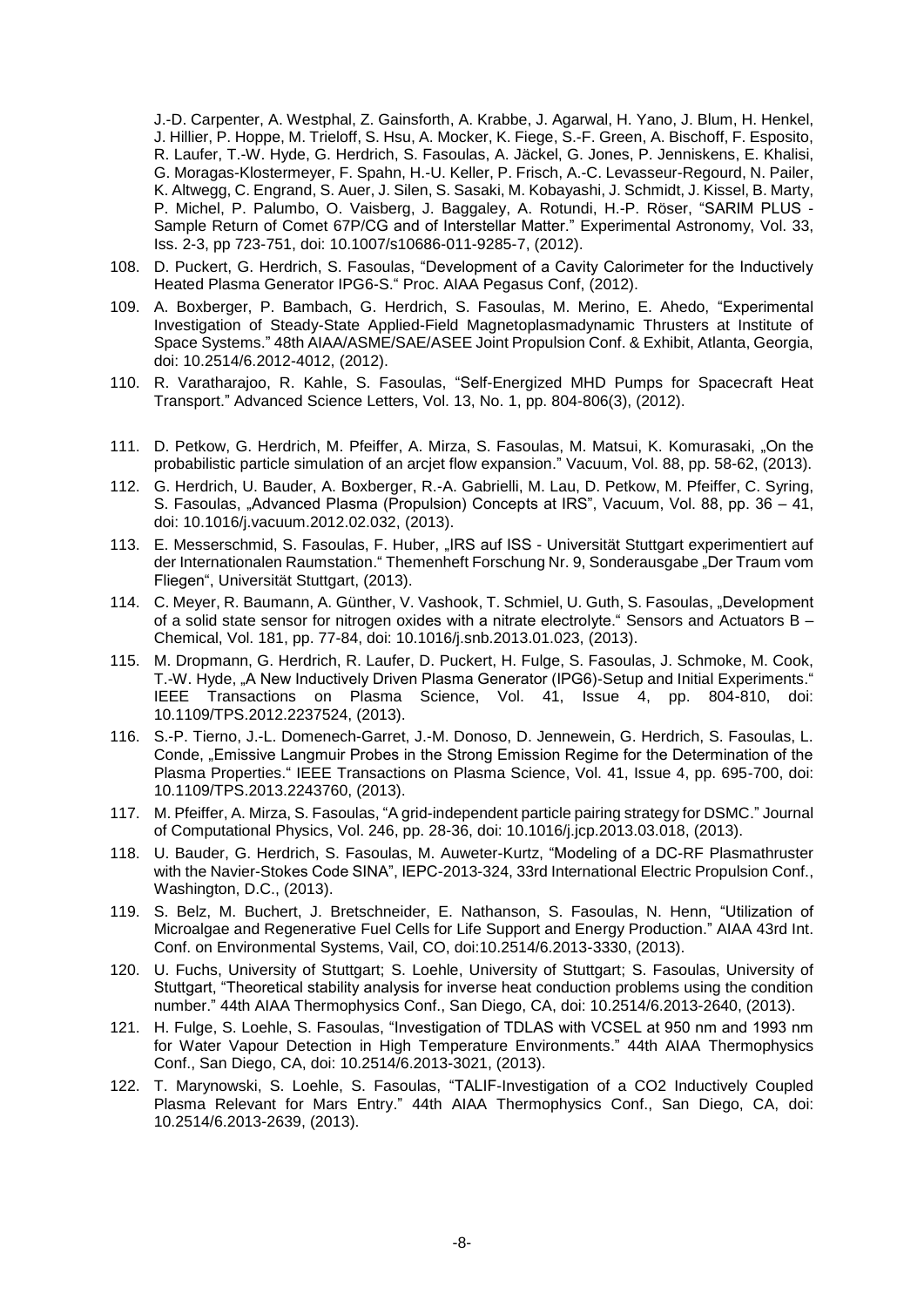- 123. T. Binder, E. Nathanson, S. Belz, S. Fasoulas, "Efficient Evaluation Method of System Concepts for Preliminary ECLSS Design Studies", 44th International Conference on Environmental Systems, 13-17 July 2014, (2014).
- 124. C. Hill, S. Fasoulas, M. Eberhart, F. Berndt, "A New Miniaturized Inkjet Printed Solid State Electrolyte Sensor for Applications in Life Support Systems-First Results." 40th COSPAR Scientific Assembly. Moscow, Russia, (2014).
- 125. M. Eberhart, S. Fasoulas, S. Loehle, A. Steinbeck, "Measurement of atomic oxygen in the middle atmosphere using solid electrolyte sensors and catalytic probes." 40th COSPAR Scientific Assembly. Moscow, Russia, (2014).
- 126. C.-D. Munz, M. Auweter-Kurtz, S. Fasoulas, A. Mirza, P. Ortwein, M. Pfeiffer, T. Stindl, "Coupled Particle-In-Cell and Direct Simulation Monte Carlo method for simulating reactive plasma flows." Comptes Rendus Mécanique, Vol. 342, Iss. pp 662–670, (2014).
- 127. K. Bubenheim, C. Wilhelmi, M. Holzapfel, S. Fasoulas, "Investigation of blanching behavior of Cu-Ag-Zr alloy using oxidation-reduction cycles." 50th AIAA/ASME/SAE/ASEE Joint Propulsion Conference, doi:10.2514/6.2014-3990, (2014).
- 128. T. Hermann, F. Zander, H. Fulge, S. Löhle, S. Fasoulas, "Experimental Setup for Vacuum Ultraviolet Spectroscopy for Earth Re-entry Testing." 45th AIAA Plasmadynamics and Lasers Conference, Atlanta, GA, doi:10.2514/6.2014-2536, (2014).
- 129. T. Marynowski, S. Löhle, F. Zander, A. Meindl, S. Fasoulas, "Aerothermodynamic Investigation of Inductively Heated CO2 Plasma Flows for Mars Entry Testing." 45th AIAA Plasmadynamics and Lasers Conference, Atlanta, GA, doi: 10.2514/6.2014-2537, (2014).
- 130. H. Fulge, S. Löhle, S. Fasoulas, "Analysis of Wavelength Modulation Spectroscopy for Water Vapour Measurements in Supersonic Combustion." 11th AIAA/ASME Joint Thermophysics and Heat Transfer Conference, doi:10.2514/6.2014-2254, (2014).
- 131. T. Marynowski, S. Löhle, S. Fasoulas, "Two-Photon Absorption Laser-Induced Fluorescence Investigation of CO2 Plasmas for Mars Entry." J. of Thermophysics and Heat Transfer, Vol. 28, No. 3, pp. 394-400, doi: 10.2514/1.T4223, (2014).
- 132. S. Belz, M. Buchert, J. Bretschneider, E. Nathanson, S. Fasoulas, "Physicochemical and biological technologies for future exploration missions." Acta Astronautica Vol. 101, pp 170–179, doi:10.1016/j.actaastro.2014.04.023, (2014).
- 133. Y. Kubota, K. Fukuda, H. Hatta, R. Wernitz, G. Herdrich, S. Fasoulas, "Comparison of thermal deformations of carbon fiber-reinforced phenolic matrix ablators by arc-plasma wind tunnel heating and quasi-static heating." Advanced Composite Materials, doi: 10.1080/09243046.2014.882539, (2014).
- 134. M. Pfeiffer, C.-D. Munz and S. Fasoulas, "Hyperbolic divergence cleaning, the electrostatic limit, and potential boundary conditions for particle-in-cell codes." Journal of Computational Physics 294, pp. 547-561, doi:10.1016/j.jcp.2015.04.001, (2015).
- 135. M. Fateri, A. Gebhardt, R.-A. Gabrielli, G. Herdrich, S. Fasoulas, A. Großmann, P. Middendorf, "Additive Manufacturing of Lunar Regolith for Extra-terrestrial Industry Plant." 34th IEPC & 6th NSAT Joint Conference, Kobe, Japan, (2015).
- 136. R. Ogawa, Y. Kubota, K. Yasuo, H. Hatta, A.-S. Pagan, B. Massuti-Ballester, S. Fasoulas, "Deformation and Cracking in CFRP Ablator During Arc Wind Tunnel Heating." 8th European Symposium on Aerothermodynamics for Space Vehicles, (2015).
- 137. M. Schmitz, S. Fasoulas, & J. Utzmann, "Performance model for space-based laser debris sweepers." Acta Astronautica, 115, 376-383, doi: 10.1016/j.actaastro.2015.05.032, (2015).
- 138. P. Ortwein, T. Binder, S. Copplestone, A. Mirza, P. Nizenkov, M. Pfeiffer, T. Stindl, S. Fasoulas, C.-D. Munz, "Parallel Performance of a Discontinuous Galerkin Spectral Element Method Based PIC-DSMC Solver." in High Performance Computing in Science and Engineering '14 (pp. 671- 681). Springer International Publishing, doi: 10.1007/978-3-319-10810-0\_44, (2015).
- 139. R.-A. Gabrielli, J. Mathies, A. Großmann, G. Herdrich, S. Fasoulas, P. Schnauffer, A. Gebhardt, "Space Segment Concept for a Lunar Take Off Industry Based on Regolith." Conference Contribution for the 30th ISTS. In 34th IEPC & 6th NSAT Joint Conference, Kobe, Japan, (2015).
- 140. Y. Kubota, K. Fukuda, H. Hatta, R. Wernitz, G. Herdrich, & S. Fasoulas, "Comparison of thermal deformations of carbon fiber-reinforced phenolic matrix ablators by arc-plasma wind tunnel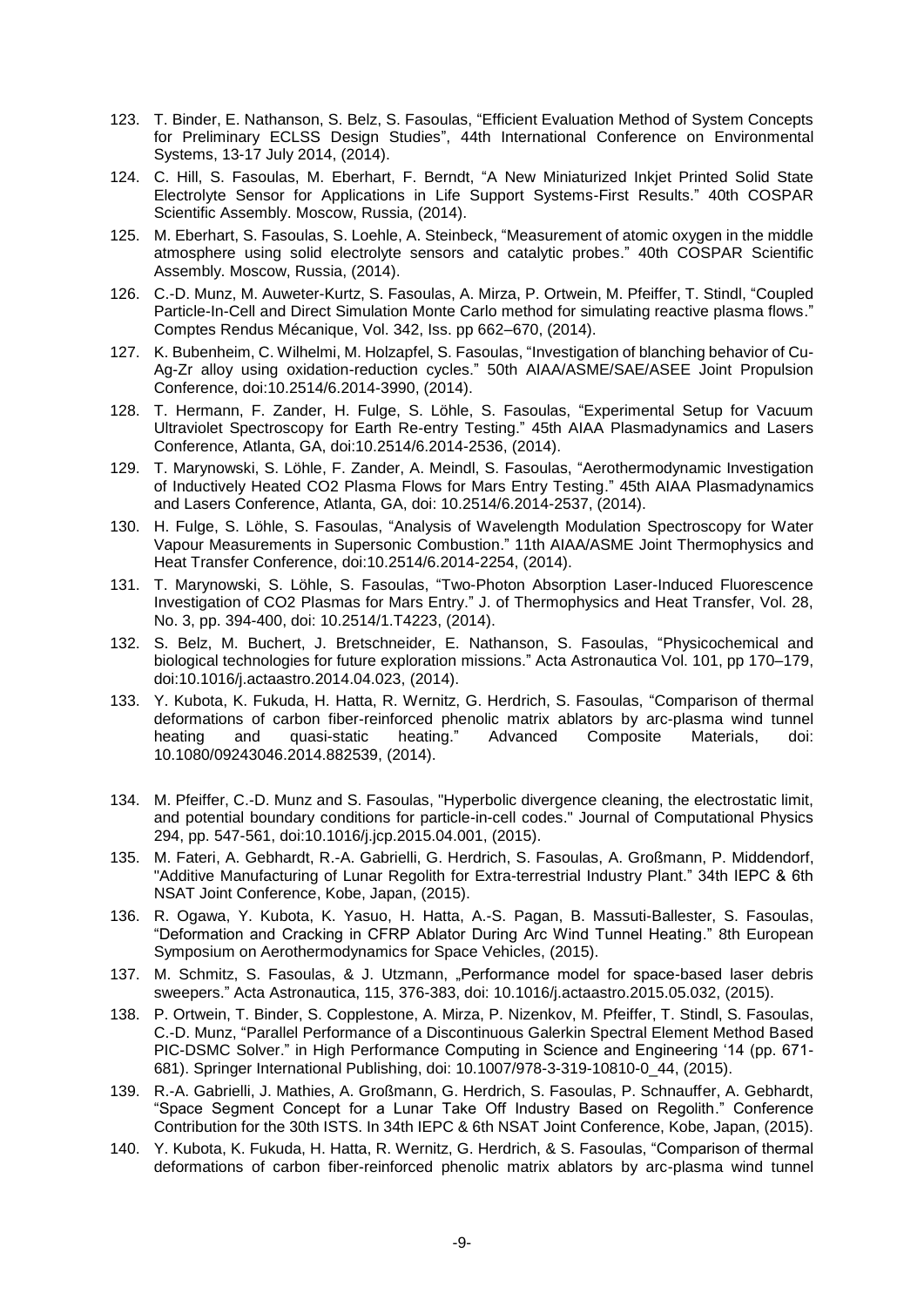heating and quasi-static heating." Advanced Composite Materials, 24(2), 179-195, doi: 10.1080/09243046.2014.882539, (2015).

- 141. M. Pfeiffer, A. Mirza, C.-D. Munz, S. Fasoulas, "Two statistical particle split and merge methods for Particle-in-Cell codes." Computer Physics Communications, 191, 9-24, (2015).
- 142. M. Eberhart, S. Löhle, A. Steinbeck, T. Binder, S. Fasoulas, "Measurement of atomic oxygen in the middle atmosphere using solid electrolyte sensors and catalytic probes." Atmospheric Measurement Techniques Discussions, 8(3), 3245-3282, (2015).
- 143. U. Fuchs, S. Löhle & S. Fasoulas, "Theoretical Stability Analysis for Inverse Heat Conduction Problems Using the Condition Number." Journal of Thermophysics and Heat Transfer, *29*(3), 473- 481, (2015).
- 144. S. Löhle, A. Steinbeck & S. Fasoulas, "Local Mass-Specific Enthalpy Measurements with a New Mass Injection Probe." *Journal of Thermophysics and Heat Transfer*, 1-7, (2015).
- 145. R.-A. Gabrielli, J. Mathies, A. Großmann, G. Herdrich, S. Fasoulas, P. Schnaufffer, A. Gebhardt, "Space Propulsion Considerations for a Lunar Take Off Industry Based on Regolith." Conference Contribution for the 30th ISTS. In 34th IEPC & 6th NSAT Joint Conference, Kobe, Japan, (2015).
- 146. G. Lamanna, P. Rack, Y. Khafir, H. Fulge, S. Fasoulas, G. Gréhan, ... & J. Steelant, "Droplet sizing and infrared temperature measurements in superheated sprays." (2015).
- 147. A.-S. Pagan, B. Massuti-Ballester, T. Mayer, G. Herdrich, S. Fasoulas, R. Ogawa, ... & H. Hatta, "Laser-Based Surface Recession Measurements of Ablating Heat Shield Materials in High-Enthalpy Flows." (2015).
- 148. P. Nizenkov, & S. Fasoulas, "Verification and Validation of a Parallel 3D Direct Simulation Monte Carlo Solver for Atmospheric Entry Applications." (2015).
- 149. U. Bauder, G. Herdrich, S. Fasoulas & M. Auweter-Kurtz, "The loosely coupled Navier-Stokes Code SINA for the Simulation of Arc-jets and ICPs in Thermochemical Non-Equilibrium." (2015).
- 150. R.-A. Gabrielli, J. Seelmann, A. Großmann, G. Herdrich, S. Fasoulas, P. Middendorf ... & A. Gebhardt, "System Architecture of a Lunar Industry Plant Using Regolith." (2015).
- 151. A. Mirza, R. Mansk & S. Fasoulas, "Implementation of Multitemperature Models in the Low Diffusion Particle Method for the Simulation of Internal Energy Nonequilibrium Effects in Continuum Flow Regions." (2015).
- 152. T. Hermann, S. Löhle, P. Leyland, L. Marraffa, J.-M. Bouilly, & S. Fasoulas, "First Results on Ablation Radiation Coupling through Optical Emission Spectroscopy from the Vacuum Ultraviolet to the Visible", In *8th European Symposium on Aerothermodynamics for Space Vehicles*, (2015).
- 153. A. Großmann, R.A. Gabrielli, G. Herdrich, S. Fasoulas P. Schnauffer, P. Middendorf, A. Gebhardt "Overview of the MultiRob 3D Lunar Industrial Development Project." Conference Contribution for the 30th ISTS. In *34th IEPC & 6th NSAT Joint Conference, Kobe, Japan*, (2015).
- 154. T. Hermann, S. Löhle, F. Zander, H. Fulge & S. Fasoulas, "Characterization of a Reentry Plasma Wind-Tunnel Flow with Vacuum-Ultraviolet to Near-Infrared Spectroscopy." *Journal of Thermophysics and Heat Transfer*, 1-16, (2016).
- 155. T. Mayer, B. Massuti-Ballester, G.-H. Herdrich & S. Fasoulas, "Characterization of High-Enthalpy and non-Equilibrium Flows using Laser Absorption Spectroscopy." In *46th AIAA Thermophysics Conference* (p. 3692), (2016).
- 156. M. Pfeiffer, P. Nizenkov, A. Mirza & S. Fasoulas, "Direct simulation Monte Carlo modeling of relaxation processes in polyatomic gases." *Physics of Fluids*, *28*(2), 027103, (2016).
- 157. S. Loehle, A. Nawaz, G. Herdrich, S. Fasoulas, E. Martinez & G. Raiche, "Comparison of Heat Flux Gages for High Enthalpy Flows-NASA Ames and IRS." In *46th AIAA Thermophysics Conference* (p. 4422), (2016).
- 158. S. Copplestone, P. Ortwein, C.-D. Munz, T. Binder, A. Mirza, P. Nizenkov, ... & S. Fasoulas, "Coupled PIC-DSMC Simulations of a Laser-Driven Plasma Expansion." In *High Performance Computing in Science and Engineering´ 15* (pp. 689-701). Springer International Publishing, (2016).
- 159. A. Meindl, T. Hermann, S. Loehle, & S. Fasoulas, "Assessment of Coherent Laser Diagnostic Techniques for Probing Atomic Oxygen in High-Enthalpy Flows." In *47th AIAA Plasmadynamics and Lasers Conference* (p. 3379), (2016).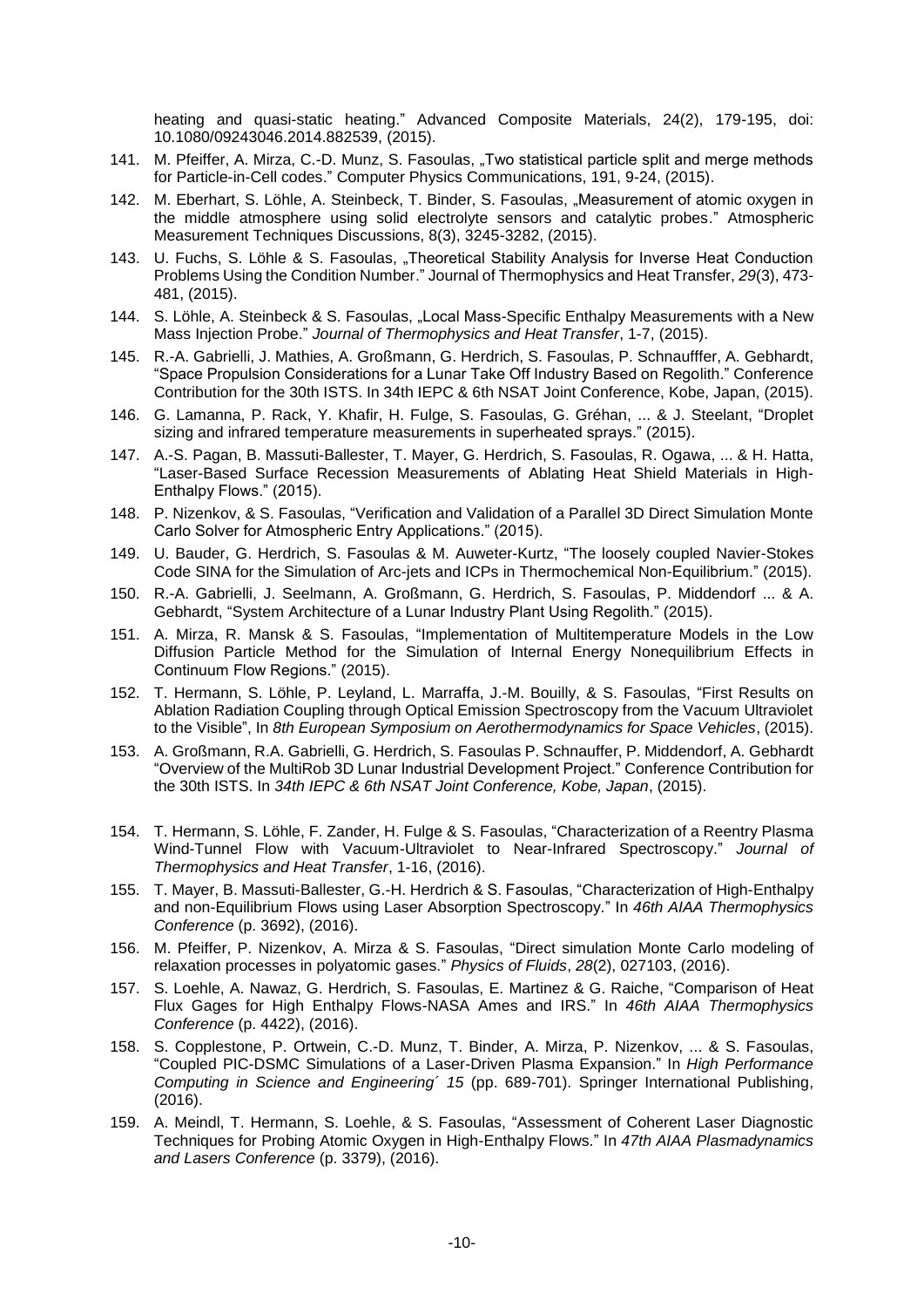- 160. S. Loehle, S. Fasoulas, G.-H. Herdrich, T.-A. Hermann, B. Massuti-Ballester, A. Meindl, A.-S. Pagan and F. Zander "The plasma wind tunnels at the institute of space systems: current status and challenges." In 32nd AIAA Aerodynamic Measurement Technology and Ground Testing Conference (p. 3201). (2016).
- 161. T. Hermann, S. Loehle, R. Ofele, S. Fasoulas & A. Andrianatos, "Tomographic Optical Emission Spectroscopy for Plasma Wind Tunnel Testing." In *32nd AIAA Aerodynamic Measurement Technology and Ground Testing Conference* (p. 3203), (2016).
- 162. H. Fulge, S. Löhle & S. Fasoulas, "Noise-Resistant Abel-Transformation Algorithm Tested on Optical Emission Spectroscopy." *Journal of Thermophysics and Heat Transfer*, (null), 266-273, (2016).
- 163. M. Dropmann, A. Knapp, C. Eichhorn, S. Löhle, R. Laufer, G. Herdrich, L.-S. Matthews, T.-W. Hyde, S. Fasoulas and H.-P. Röser, "Comparison of plasma magnetic field interactions in a static and dynamic plasma facility." Trans. Of the Japan Society for Aeronautical and Space Sciences, Aerospace Technology, Japan, 14(ists30), pp. 21-26, (2016).
- 164. J. Bretschneider, N. Henn, S. Belz, G. Detrell, J. Keppler, S. Fasoulas, P. Kern and H. Helisch, "Functionality and setup of the algae based ISS experiment PBR@ LSR." 46th International Conference on Environmental Systems, (2016).
- 165. P. Nizenkov, P. Noeding, M. Konopka, B. Reimann, and S. Fasoulas, "Numerical investigation of the aerodynamics of the REX-Free Flyer in the rarefied gas regime." In AIP Conference Proceedings (Vol. 1786, No. 1, p. 190005). AIP Publishing, (2016).
- 166. H. Helisch, J. Keppler, J. Bretschneider, S. Belz, N. Henn. S. Fasoulas and P. Kern, "Preparatory ground-based experiments on cultivation of Chlorella vulgaris for the ISS experiment PBR@ LSR." 46th International Conference on Environmental Systems, (2016).
- 167. T. Hermann, S. Löhle, U. Bauder, R. Morgan, H. Wei and S. Fasoulas, "Quantitative emission spectroscopy for superorbital reentry in expansion tube x2." Journal of Thermophysics and Heat Transfer, 31(2), pp.257-268, (2016).
- 168. F. Romano, T. Binder, G. Herdrich, S. Fasoulas and T. Schönherr, Intake design for an atmosphere-breathing electric propulsion system. Space Propulsion, (2016).
- 169. A. Mirza, P. Nizenkov and S. Fasoulas, "Validation and comparison between the low diffusion and DSMC method based on the 70° blunted cone test case." In AIP Conference Proceedings (Vol. 1786, No. 1, p. 190001). AIP Publishing. (2016).
- 170. J. Hedin, J. Gumbel, L. Megner, J. Stegman, M. Seo, M. Khaplanov, T. Slanger, K. Kalogerakis, M. Friedrich, K. Torkar, and M. Eberhart, "Atomic oxygen and temperature in the lower thermosphere from the O-STATES sounding rocket project." In EGU General Assembly Conference Abstracts (Vol. 18, p. 14410). (2016).
- 171. B. Strelnikov, F.-J. Lübken, M. Rapp, M. Grygalashvyly, S. Löhle, M. Eberhart, S. Fasoulas, J. Hedin, J. Gumbel, M. Khaplanov, and J. Stegman, "Simultaneous in-situ measurements of neutral temperature and oxygen in the mesosphere during the WADIS sounding rocket project." In EGU General Assembly Conference Abstracts (Vol. 18, p. 7583). (2016).
- 172. V. Belser, J. Breuninger, M. Reilly, R. Laufer, M. Dropmann, G. Herdrich, T. Hyde, H.-P. Röser, and S. Fasoulas, "Aerodynamic and engineering design of a 1.5 s high quality microgravity drop tower facility." Acta Astronautica, 129, pp.335-344. (2016).
- 173. S. Copplestone, P. Ortwein, C.-D. Munz, T. Binder, A. Mirza, P. Nizenkov, M. Pfeiffer and S. Fasoulas, "Coupled PIC-DSMC Simulations of a Laser-Driven Plasma Expansion." In High Performance Computing in Science and Engineering´ 15 (pp. 689-701). Springer, Cham. (2016).
- 174. W. Reschke, T. Binder, J. Kleinert, A. Mirza, P. Nizenkov, M. Pfeiffer, S. Fasoulas, S. Copplestone, P. Ortwein and C.-D. Munz, "Recent developments of DSMC within the reactive plasma flow solver PICLas." In AIP Conference Proceedings (Vol. 1786, No. 1, p. 130003). AIP Publishing. (2016).
- 175. T. Binder, P.-C. Boldini, F. Romano, G. Herdrich, and S. Fasoulas, "Transmission probabilities of rarefied flows in the application of atmosphere-breathing electric propulsion." In AIP Conference Proceedings (Vol. 1786, No. 1, p. 190011). AIP Publishing. (2016).
- 176. F. Graf, A. Reinacher, H. Jakob, U. Lampater, E. Pfueller, M. Wiedemann, J. Wolf, and S. Fasoulas, "Pointing and control system performance and improvement strategies for the sofia airborne telescope." In Ground-based and Airborne Telescopes VI (Vol. 9906, p. 99061T). International Society for Optics and Photonics. (2016).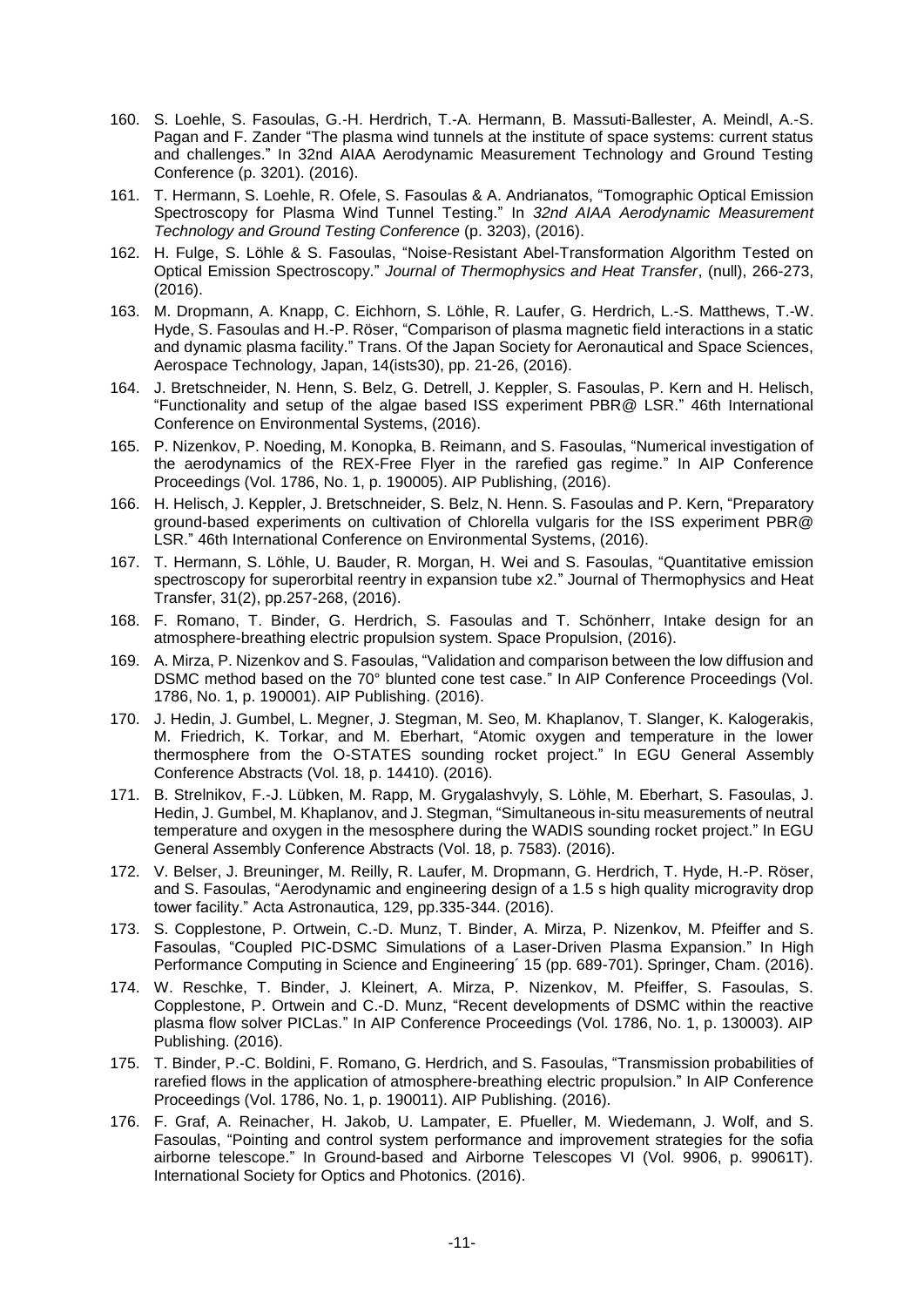- 177. M. Pfeiffer, S. Copplestone, T. Binder, S. Fasoulas, and C.-D. Munz, "Comparison of plasma plume expansion simulations using fully kinetic electron treatment and electron fluid models." In AIP Conference Proceedings (Vol. 1786, No. 1, p. 130005). AIP Publishing. (2016).
- 178. T. Hermann, S. Löhle, F. Zander, and S. Fasoulas, "Measurement of the aerothermodynamic state in a high enthalpy plasma wind-tunnel flow." Journal of Quantitative Spectroscopy and Radiative Transfer, 201, pp.216-225. (2017).
- 179. P. Nizenkov, M. Pfeiffer, A. Mirza and S. Fasoulas, "Modeling of chemical reactions between polyatomic molecules for atmospheric entry simulations with direct simulation Monte Carlo." Physics of Fluids, 29(7), p.077104. (2017).
- 180. T. Hermann, S. Löhle, S. Fasoulas, P. Leyland, L. Marraffa, and J.-M. Bouilly, "Influence of ablation on vacuum-ultraviolet radiation in a plasma wind tunnel flow." Journal of Thermophysics and Heat Transfer, 31(3), pp.575-585. (2017).
- 181. P. Nizenkov, P. Noeding, M. Konopka and S. Fasoulas, "Verification and validation of a parallel 3D direct simulation Monte Carlo solver for atmospheric entry applications." CEAS Space Journal, 9(1), pp.127-137. Erratum to: Verification and validation of a parallel 3D direct simulation Monte Carlo solver for atmospheric entry applications. CEAS Space Journal, 9(1), pp.139-139. (2017).
- 182. A. Meindl, D. Leiser, S. Loehle, and S. Fasoulas, "Two-Photon Induced Polarization Spectroscopy with Atomic Oxygen and Xenon for Plasma Diagnostics. In 48th AIAA Plasmadynamics and Lasers Conference" (p. 4157). (2017).
- 183. B. Strelnikov, A. Szewczyk, I. Strelnikova, R. Latteck, G. Baumgarten, F.-J. Lübken, M. Rapp, S. Fasoulas, S. Löhle, M. Eberhart, and U.-P. Hoppe, "Spatial and temporal variability in MLT turbulence inferred from in situ and ground-based observations during the WADIS-1 sounding rocket campaign." (2017).
- 184. A. Mirza, P. Nizenkov, M. Pfeiffer, & S. Fasoulas, "Three-dimensional implementation of the Low Diffusion method for continuum flow simulations." Computer Physics Communications, 220, 269- 278. (2017).
- 185. F. Romano, G.-H. Herdrich, S. Fasoulas, D. García-Almiñana, and S. Rodríguez Donaire, "Performance Evaluation of a Novel Inductive Atmosphere-Breathing EP System." In IEPC 2017: session papers listing (pp. 1-10). (2017).
- 186. F. Graf, A. Reinacher, D. Spohr, H. Jakob, and S. Fasoulas, "Simulating SOFIA's image jitter performance and how the results compare to in-flight measurements." In Astronomical Optics: Design, Manufacture, and Test of Space and Ground Systems (Vol. 10401, p. 1040112). International Society for Optics and Photonics. (2017).
- 187. A.S. Pagan, C. Zuber, B. Massuti-Ballester, G. Herdrich, H. Hald, and S. Fasoulas, "The Ablation Performance and Dynamics of the Heat Shield Material ZURAM®." In 31st International Symposium on Space Technology and Science. (2017).
- 188. F. Romano, B. Massuti-Ballester, T. Binder, G. Herdrich, S. Fasoulas, and T. Schönherr, "System analysis and test-bed for an atmosphere-breathing electric propulsion system using an inductive plasma thruster." Acta Astronautica, 147, pp.114-126 (2018).
- 189. J. Keppler, S. Belz, G. Detrell, H. Helisch, J. Martin, N. Henn, S. Fasoulas, R. Ewald, O. Angerer, and H. Hartstein, "The final configuration of the algae-based ISS experiment PBR@ LSR. 48th International Conference on Environmental Systems." (2018).
- 190. G. Detrell, J. Keppler, H. Helisch, and S. Fasoulas, "LSS hands-on research opportunities for students at the University of Stuttgart. 48th International Conference on Environmental Systems." (2018).
- 191. N.-E. Harmansa, G. Herdrich, S. Fasoulas, U. Gotzig, "Development of a Water Electrolysis Propulsion System for Small Satellites." (2018).
- 192. H. Helisch, S. Belz, J. Keppler, G. Detrell, N. Henn, S. Fasoulas, O. Angerer, "Non-axenic microalgae cultivation in space–Challenges for the membrane µgPBR of the ISS experiment PBR@ LSR." 48th International Conference on Environmental Systems. (2018.)
- 193. F. Graf, A. Reinacher, H. Jakob, and S. Fasoulas, "Image size and control system developments of the airborne telescope SOFIA." Journal of Astronomical Instrumentation in preparation. (2018).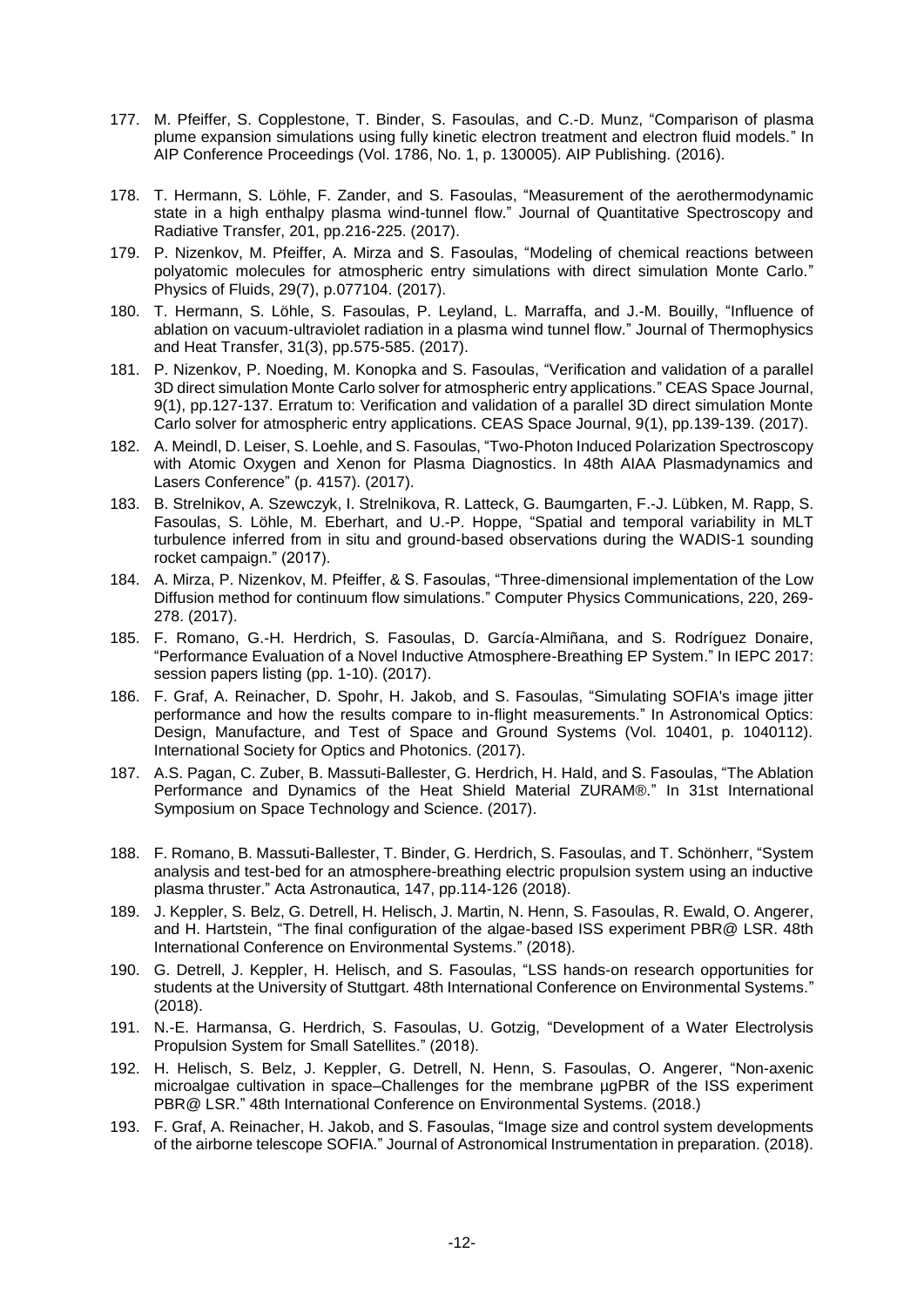- 194. P. Ortwein, T. Binder, S. Copplestone, A. Mirza, P. Nizenkov, M. Pfeiffer, C.-D. Munz, and S. Fasoulas, "A Load Balance Strategy for Hybrid Particle-Mesh Methods", arXiv: 1811.05152 [physics.comp-ph], (2018).
- 195. T. Binder, S. Copplestone, A. Mirza, P. Nizenkov, P. Ortwein, M. Pfeiffer, W. Reschke, C.-D. Munz, and S. Fasoulas, "Load balancing strategies for the DSMC simulation of hypersonic flows using HPC", arXiv: 1811.04742 [physics.comp-ph], (2018).
- 196. A. Meindl, S. Loehle, and S. Fasoulas, "Two-photon induced polarization spectroscopy of xenon 7p[1/2]0." Applied Optics Vol. 57, Issue 31, pp. 9414-9422, (2018).
- 197. C. Traub, F. Romano, T. Binder, A. Boxberger, G. Herdrich, S. Fasoulas, P. Roberts, K. Smith, S. Edmondson, S. Haigh, N. Crisp, V. -T. -A. Oiko, R. Lyons, S. D. Worrall, S. Livadiotti, J. Becedas, G. González, R. -M. Dominguez, D. González, L. Ghizoni, V. Jungnell, K. Bay, J. Morsbøl, D. Garcia-Almiñana, S. Rodriguez-Donaire, M. Sureda, D. Kataria, R. Outlaw, R. Villain, J. -S. Perez, A. Conte, B. Belkouchi, A. Schwalber, B. Heißerer, "A review and gap analysis of exploiting aerodynamic forces as a means to control satellite formation flight." *67th Deutscher Luft-und Raumfahrtkongress* (2018).
- 198. F. Hufgard, S. Löhle, T. Hermann, S. Schweikert, M. McGilvray, J. von Wolfersdorf, J. Steelant, S. Fasoulas, "Analysis of Porous Materials for Transpiration Cooled Heat Flux Sensor Development." *Proceedings of HiSST* (2018).
- 199. G. Detrell, S. Belz, S. Fasoulas, H. Helisch, J. Keppler, N. Henn, H. Hartstein, O. Angerer, R. Ewald, "PBR@ LSR: A Hybrid Life Support System Experiment at the ISS." *42nd COSPAR Scientific Assembly*. Vol. 42. (2018).
- 200. H. Asmus, S. Robertson, J. Hedin, M. Rapp, B. Strelnikov, L. Megner, M. Khaplanov, J. Gumbel, S. Fasoulas, M. Eberhart, S. Loehle, F.-J. Luebken, M. Friedrich, T. Staszak, "Recent Rocket Measurements and Smoke Particle Size Distributions." *42nd COSPAR Scientific Assembly*. Vol. 42. (2018).
- 201. M. Eberhart, S. Löhle, B. Strelnikov, S. Fasoulas, F.-J. Lübken, M. Rapp, J. Gumbel, "Atomic oxygen number densities in the MLT region measured by solid electrolyte sensors on WADIS-2." *Atmospheric Measurement Techniques, submitted, this issue* (2018).
- 202. F. Graf, J. Reinhart, A. Reinacher, S. Fasoulas, "Design of an innovative observer based feedback enabling faster telescope control in SOFIA." In *Ground-based and Airborne Telescopes VII* (Vol. 10700, p. 107005O). International Society for Optics and Photonics (2018).
- 203. M.-E. Vela, S. Fasoulas, S. Löhle, & D.-I.-S. Caron, "Thermische Wechselbeanspruchung von Absorberbeschichtungen unter konzentrierter Solarstrahlung Thermal Cycling of Solar Absorber Coatings under Concentrated Solar Flux." (2018).
- 204. M. Grygalashvyly, M. Eberhart, J. Hedin, B. Strelnikov, F.-J.Lübken, M. Rapp, S. Löhle, S. Fasoulas, M. Khaplanov, J. Gumbel and E. Vorobeva, "Atmospheric band fitting coefficients derived from a self-consistent rocket-borne experiment." Atmos. Chem. Phys., 19, 1207-1220, (2019).
- 205. I. Hörner, R. Öfele, M. Eberhart, S. Loehle, and S. Fasoulas. "Concept of Solid Electrolyte Sensors for Atomic Oxygen Detection in High-Enthalpy Flows", AIAA Scitech 2019 Forum, AIAA SciTech Forum, (AIAA 2019-1937), (2019).
- 206. F. Hufgard, S. Loehle, J. von Wolfersdorf, S. Fasoulas, M.-E. Rocher, T.-A. Hermann, M. McGilvray, and J. Steelant. "Surface Heat Flux Measurement in Transpiration-Cooled Porous Materials using Plenum Pressure Data", AIAA Scitech 2019 Forum, AIAA SciTech Forum, (AIAA 2019-2062), (2019).
- 207. A. Meindl, S. Loehle, I. Kistner, A. Schulz, and S. Fasoulas. "Two-Photon Induced Polarization Spectroscopy for Atomic Oxygen in Atmospheric Plasma and Xenon", AIAA Scitech 2019 Forum, AIAA SciTech Forum, (AIAA 2019-1506), (2019).
- 208. D. Leiser, S. Loehle, F. Zander, R. Choudhury, D.-R. Buttsworth, and S. Fasoulas. "Spacecraft Material Tests under Aerothermal and Mechanical Reentry Loads", AIAA Scitech 2019 Forum, AIAA SciTech Forum, (AIAA 2019-0161), (2019).
- 209. S. M. Copplestone, M. Pfeiffer, S. Fasoulas, C.-D. Munz, "High-order Particle-In-Cell simulations of laser-plasma interaction", The European Physical Journal Special Topics 227(14):1603-1614, (2019).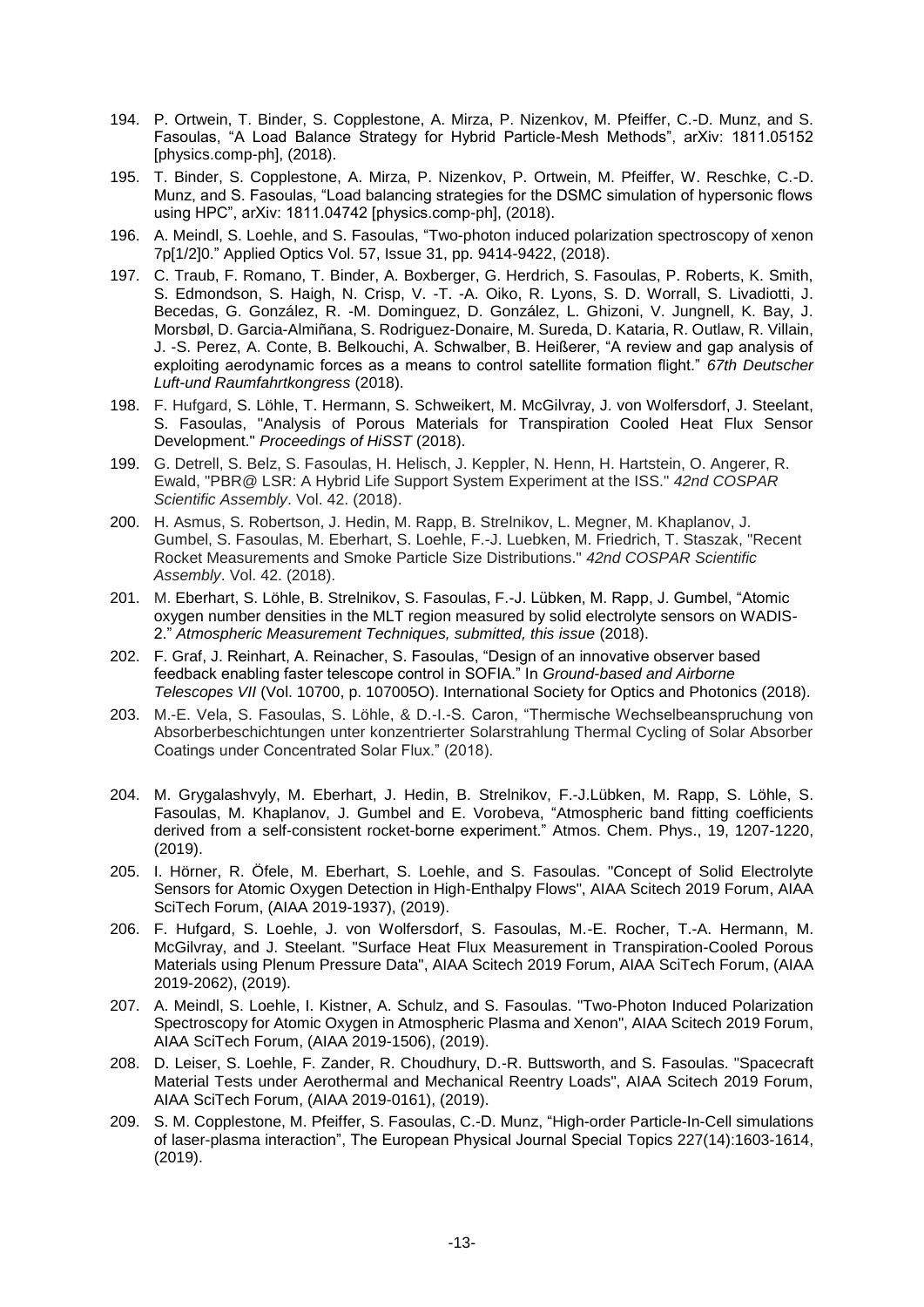- 210. M. Pfeiffer, F. Hindenlang, T. Binder, S.M. Copplestone, C.-D. Munz, S. Fasoulas, "A Particle-in-Cell solver based on a high-order hybridizable discontinuous Galerkin spectral element method on unstructured curved meshes", Computer Methods in Applied Mechanics and Engineering, Vol. 349, pp. 149-166, (2019).
- 211. M. Grygalashvyly, M. Eberhart, J. Hedin, B. Strelnikov, F.-J., Lübken, M. Rapp, S. Loehle, S. Fasoulas, M. Khaplanov, J. Gumbel, and E. Vorobeva, "Atmospheric band fitting coefficients derived from a self-consistent rocket-borne experiment." Atmos. Chem. Phys., 19, 1207–1220, (2019).
- 212. M. Eberhart, S. Löhle, B. Strelnikov, J. Hedin, M. Khaplanov, S. Fasoulas, J. Gumbel, F.-J. Lübken, M. Rapp, *"*Atomic oxygen number densities in the mesosphere–lower thermosphere region measured by solid electrolyte sensors on WADIS-2", Atmospheric Measurement Techniques, 12 (4), pp. 2445-2461. Copernicus Publications, ISSN 1867-1381, (2019).
- 213. B. Strelnikov, M. Eberhart, M. Friedrich, J. Hedin, M. Khaplanov, G. Baumgarten, B. -P. Williams, T. Staszak, H. Asmus, I. Strelnikova, R. Latteck, M. Grygalashvyly, F.-J. Lübken, J. Höffner, R. Wörl, J. Gumbel, S. Löhle, S. Fasoulas, M. Rapp, A. Barjatya, M.J. Taylor, P.-D. Pautet, "Simultaneous in situ measurements of small-scale structures in neutral, plasma, and atomic oxygen densities during the WADIS sounding rocket project." Atmos. Chem. Phys., 19, 11443– 11460, (2019).
- 214. H. Helisch, J.-K. Chack, S. Fasoulas, F. Lapierre, A.G. Heyer, "Close the Gap Potential of Microalgal Biomass for Closed ECLSS and Future In-Situ Resource Utilization in Space." 49th International Conference on Environmental Systems, ICES-2019-139, 7-11 (2019).
- 215. H. Helisch, J. Keppler, G. Detrell, S. Belz, R. Ewald, S. Fasoulas, A.G. Heyer, "High density longterm cultivation of Chlorella vulgaris SAG 211-12 in a novel microgravity-capable membrane raceway photobioreactor for future bioregenerative life support in SPACE." Life Sciences in Space Research, (2019).
- 216. S.-M. Copplestone, M. Pfeiffer, S. Fasoulas, C.-D. Munz, "High-order Particle-In-Cell simulations of laser-plasma interaction." The European Physical Journal Special Topics, March 2019, Volume 227, Issue 14, pp 1603–1614, (2019).
- 217. P. Ortwein, S. -M. Copplestone, C.-D. Munz, T. Binder, W. Reschke, S. Fasoulas, "A particle localization algorithm on unstructured curvilinear polynomial meshes." Computer Physics Communications, Volume 235, Pages 63-74. (2019).
- 218. S. Fasoulas, C.-D. Munz, M. Pfeiffer, J. Beyer, T. Binder, S. Copplestone, A. Mirza, P. Nizenkov, P. Ortwein, W. Reschke, "Combining particle-in-cell and direct simulation Monte Carlo for the simulation of reactive plasma flows", Physics of Fluids, Vol. 31, No. 7, p.072006, (2019).
- 219. C. Traub, F. Romano, T. Binder, A. Boxberger, G.H. Herdrich, S. Fasoulas, P.C.E. Roberts, K. Smith, S. Edmondson, S. Haigh, N.H. Crisp, V.T.A. Oiko, R. Lyons, S.D. Worrall, S. Livadiotti, J. Becedas, G. González, R.M. Dominguez, D. González, L. Ghizoni, V. Jungnell, K. Bay, J. Morsbøl, D. Garcia-Almiñana, S. Rodriguez-Donaire, M. Sureda, D. Kataria, R. Outlaw, R. Villain, J.S. Perez, A. Conte, B. Belkouchi, A. Schwalber, B. Heißerer, "On the exploitation of differential aerodynamic lift and drag as a means to control satellite formation flight", CEAS Space Journal, (2019).
- 220. T. Binder, M. Pfeiffer, S. Fasoulas, "Validation of grid current simulations using the particle-in-cell method for a miniaturized ion thruster", AIP Conference Proceedings 2132, 040003 (2019).
- 221. W. Reschke, B. Massuti-Ballester, M. Pfeiffer, G. Herdrich, S. Fasoulas, "Validation of DSMC and CFD based catalysis modelling using plasma wind tunnel flows", AIP Conference Proceedings 2132, 070020 (2019).
- 222. N.-E. Harmansa, G. Herdrich, S. Fasoulas, U. Gotzig, "Development of a Satellite Propulsion System Based on Water Electrolysis", International Journal of Energetic Materials and Chemical Propulsion, Vol. 18, Issue 3, pp. 185-199, (2019).
- 223. C. Traub, G.H. Herdrich, S. Fasoulas, "Influence of energy accommodation on a robust spacecraft rendezvous maneuver using differential aerodynamic forces", CEAS Space Journal, (2019).
- 224. M. Pfeiffer, P. Nizenkov, S. Fasoulas, "Extension of particle-based BGK models to polyatomic species in hypersonic flow around a flat-faced cylinder", AIP Conference Proceedings 2132, 100001 (2019).
- 225. G. Detrell, H. Helisch, J. Keppler, J. Martin, N. Henn, S. Fasoulas, R. Ewald, O. Angerer, A. Adrian, "PBR@LSR: The Algae-based Photobioreactor Experiment at the ISS – Configuration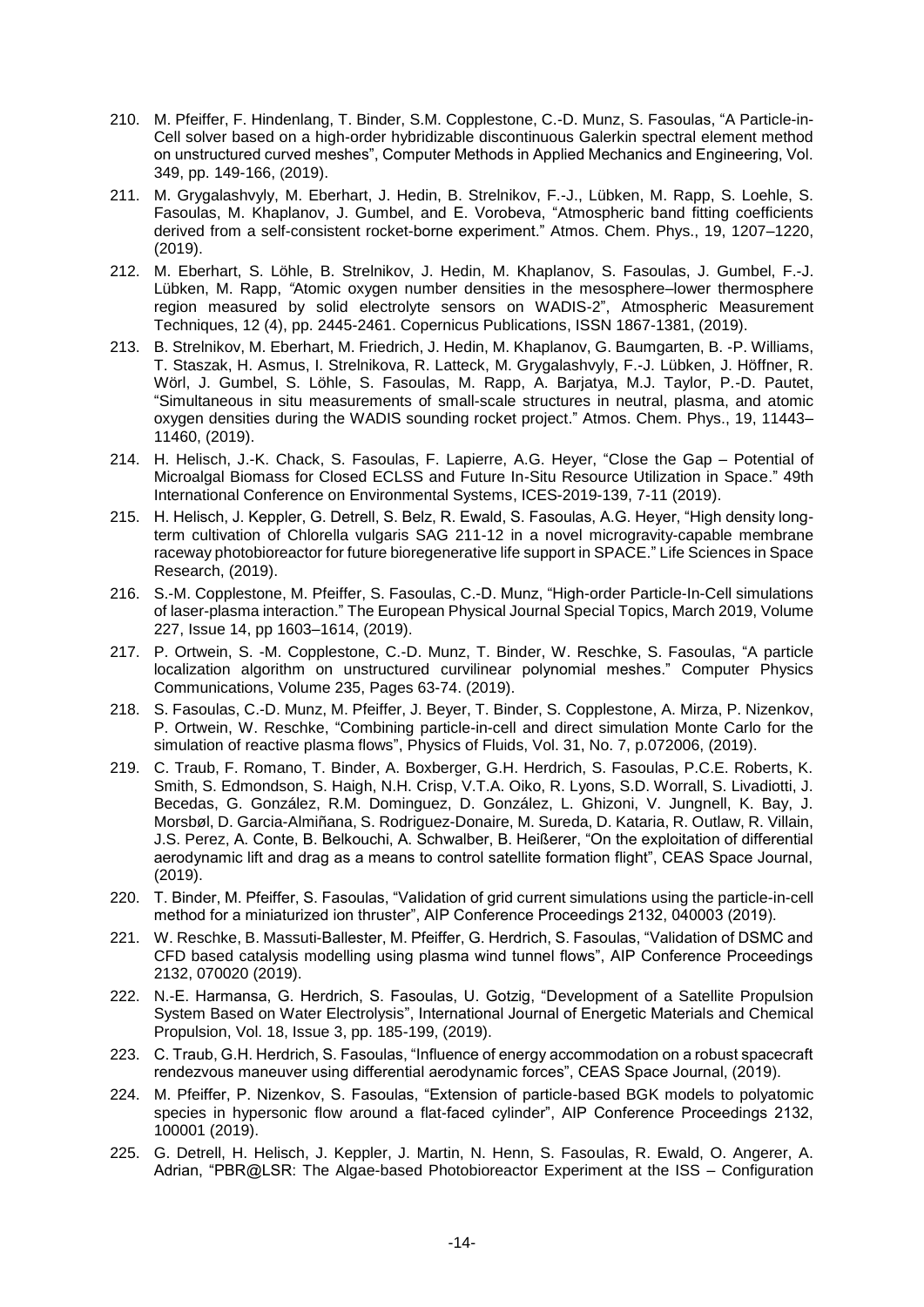and Operations." 49th International Conference on Environmental Systems ICES-2019-95, (2019).

- 226. D. González, V. Cañas, J. Becedas, R. -M. Domínguez, P.-C.-E. Roberts, N.-H. Crisp, V.-T.-A. Oiko, S. Edmondson, S.-D. Worrall, S. Haigh, K. Smith, R.-E. Lyons, S. Livadiotti, C. Huyton, L.- A. Sinpetru, S. Rodriguez-Donaire, D. Garcia-Almiñana, M. Nieto, C. Muñoz, M. Sureda, D. Kataria, G.-H. Herdrich, F. Romano, T. Binder, A. Boxberger, S. Fasoulas, C. Traub, R. Outlaw, L. Ghizoni, V. Jungnell, K. Bay, J. Morsbøl, R. Villai, J.-S. Perez, A. Conte, B. Belkouchi, A. Schwalber, B. Heißerer, "Modelling and Simulation of Very Low Earth Orbits",  $8<sup>th</sup>$  European Conference for Aeronautics and Space Sciences (EUCASS), (2019).
- 227. M. Ehresmann, T. Spanoudis, J. Skalden, G. Herdrich, S. Fasoulas, "Progress in Automated System Design by Evolutionary Algorithms", IEPC-2019-A-456, 36th International Electric Propulsion Conference, University of Vienna, (2019).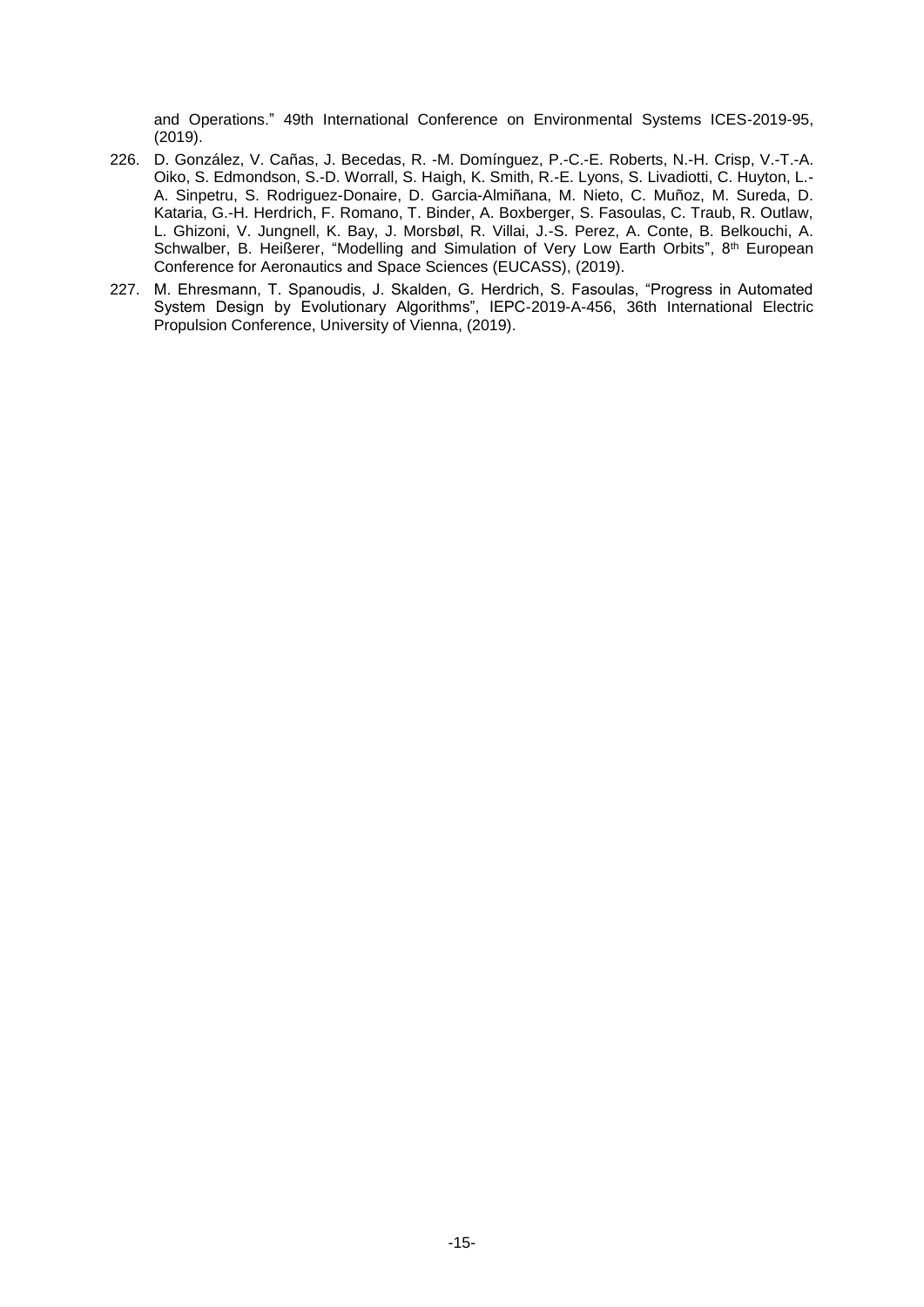### **E. Vorlesungsmanuskripte (ausschließlich für die Hörer der jeweiligen Vorlesungen)**

- 1. H.-H. Frühauf, S. Fasoulas, T. Gogel, "Wiedereintrittsprobleme von Raumflugsystemen Teil II: Aerothermodynamik" Manuskript zur gleichnamigen Hauptdiplomsvorlesung.
- 2. E. Messerschmid, S. Fasoulas, "Grundlagen der Raumfahrtsysteme", Manuskript zur gleichnamigen Vorlesung, 1998. Veröffentlichung als Lehrbuch (2000).
- 3. O. Przybilski, S. Fasoulas, et al. "Interplanetare Raumfahrtmissionen", Manuskript zur gleichnamigen Vorlesung, Ausgabe als CD, (2000 – 2010).
- 4. S. Fasoulas, "Raumstationen", Manuskript zur gleichnamigen Vorlesung im Hauptdiplom bzw. Master, ab 2002.
- 5. S. Fasoulas, "Bahnmechanik für Raumfahrzeuge", Manuskript zur gleichnamigen Vorlesung im Hauptdiplom bzw. Master, ab 2007.
- 6. S. Fasoulas, "Einführung in die kinetische Gastheorie", Manuskript zur gleichnamigen Vorlesung im Hauptdiplom bzw. Master, ab 2007.
- 7. S. Fasoulas, T. Schmiel, "Raumfahrtsysteme II", Manuskript zur gleichnamigen Vorlesung, (2002 2010).
- 8. S. Fasoulas, "Energiesysteme für Raumfahrzeuge", Manuskript zur gleichnamigen Vorlesung, Manuskript zur gleichnamigen Vorlesung im Hauptdiplom bzw. Master, ab 2002.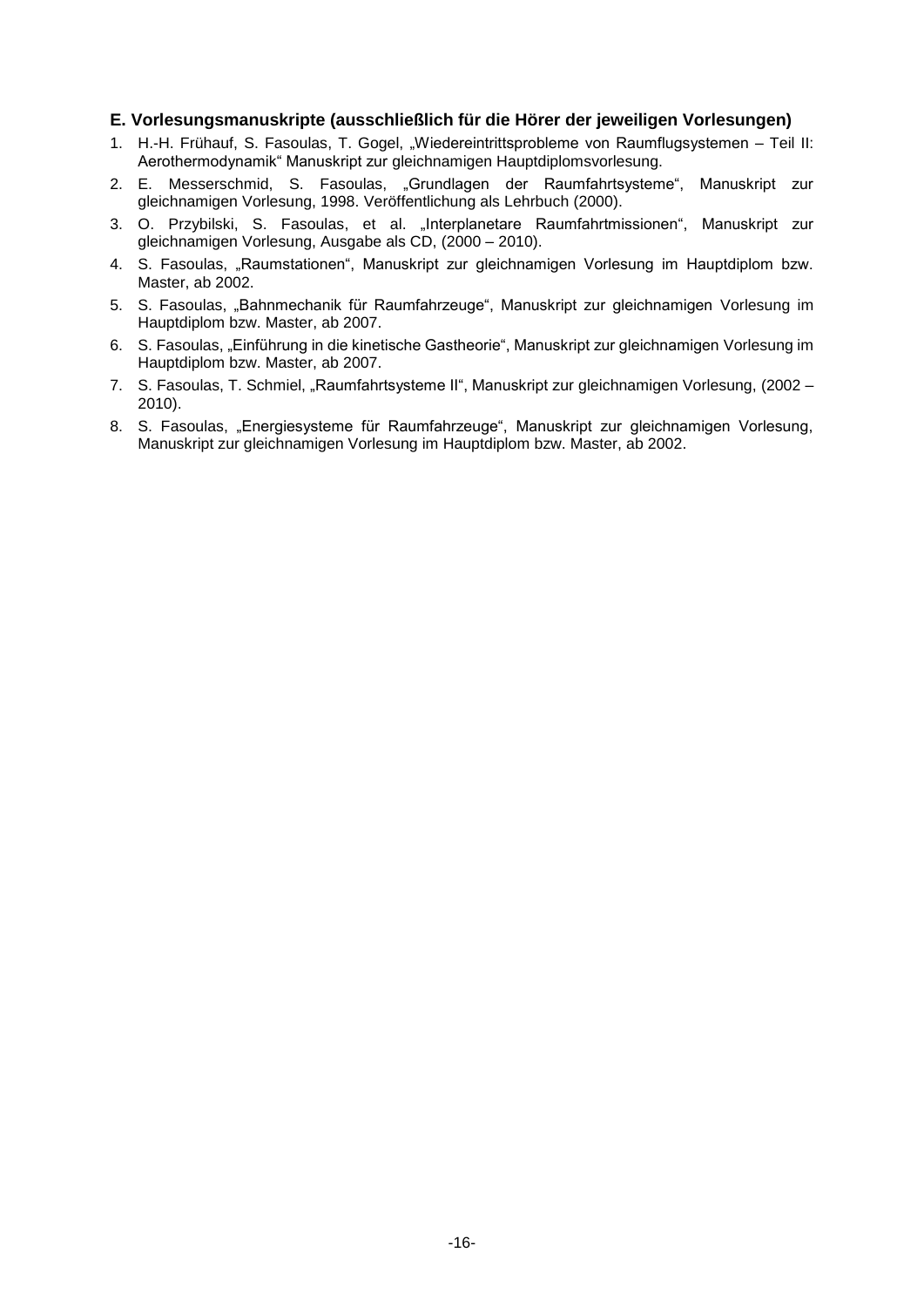## **F. Verzeichnis abgeschlossene / begutachtete Dissertationen**

### **F1. Hauptberichter**

- 1. V. Renuganth, "Synergisms for Spacecraft Attitude Control System", Mitberichter Prof. Dr. K. Janschek, Fakultät Maschinenwesen, TU Dresden, (2003).
- 2. H. Renn, "Etablierung künstlicher Atmosphären auf Himmelskörpern am Beispiel des Mondes", Mitberichter Prof. Dr. R. Lo, Prof. Dr. H.H. Koelle und Prof. Dr. H. Quack, Fakultät Maschinenwesen, TU Dresden, (2004).
- 3. T. Schmiel, "Entwicklung und Weltraumqualifikation eines Instrumentes zur Messung von atomarem Sauerstoff im niedrigen Erdorbit", Mitberichter Prof. Dr. E. Messerschmid und Dr. F. Hammer, Fakultät Maschinenwesen, TU Dresden, (2009).
- 4. M. Hörenz, "Untersuchungen zum Einsatzpotential von regenerativen Brennstoffzellensystemen in der Raumfahrt", Mitberichter Prof. Dr. E. Messerschmid, Fakultät Maschinenwesen, TU Dresden, (2010).
- 5. K. Zajac, "Experimentelle Untersuchungen und Systemstudien zur Einsatzfähigkeit flexibler Dünnschichtsolarzellen in der Raumfahrt", Mitberichter Prof. Dr. K. Brieß, Fakultät Maschinenwesen, TU Dresden, (2011).
- 6. A. Weber, "Möglichkeiten der Entwurfsoptimierung von Raumfahrtmissionen unter Anwendung evolutionärer Algorithmen", Mitberichter Prof. Dr. K. Wolf, Dr. J. Rathke, Fakultät Maschinenwesen, TU Dresden, (2011).
- 7. A. Deckert, "Ein Beitrag zur thermal-elektromechanischen Modellierung magnetisch gelagerter Wellen unter Vakuumbedingungen", Mitberichter Prof. Dr. K. Janschek, Dr. G. Willich, Fakultät Maschinenwesen, TU Dresden, (2013).
- 8. C. Meyer, "Untersuchungen zum Aufbau und zur Funktion von Stickoxidsensoren auf Festkörperelektrolytbasis", Mitberichter Prof. Dr. R. Lange und Prof. Dr. G. Krautheim, Fakultät Maschinenwesen, TU Dresden, (2012).
- 9. S. Markgraf, "Aufbau und Charakterisierung eines alkalischen regenerativen Brennstoffzellensystems für die Raumfahrt", Mitberichter Prof. Dr. A. Hurtado, Fakultät Maschinenwesen, TU Dresden, (2013).
- 10. M. Pfeiffer, "Simulation elektromagnetischer Wechselwirkungen in Plasmaströmungen großer Skalengradienten unter Verwendung eines gekoppelten Particle‐In‐Cell und Direct Simulation Monte Carlo Verfahrens", Mitberichter Prof. Dr. C.-D. Munz, Fakultät Luft- und Raumfahrttechnik und Geodäsie, Universität Stuttgart, (2015).
- 11. D. Sperber, "Untersuchung eines stationären Laserplasmas zur Beeinflussung starker Verdichtungsstöße für den Spezialfall eines stumpfen Flugkörpers in einer Argon‐ Überschallströmung", Mitberichter Prof. Dr. A. Dillmann, Fakultät Luft- und Raumfahrttechnik und Geodäsie, Universität Stuttgart, (2015).
- 12. P. Voigt, "Linearisierte Orbitdynamik im Einflussbereich von Asteroiden unter der Berücksichtigung von Störeinflüssen", Mitberichter Prof. Dr. R. Förstner, Fakultät Luft- und Raumfahrttechnik und Geodäsie, Universität Stuttgart, (2015).
- 13. A. Steinbeck, "Methode zur Messung von atomarem Sauerstoff mittels katalytischem Prinzip", Mitberichter Prof. Dr. K. Hannemann, Fakultät Luft- und Raumfahrttechnik und Geodäsie, Universität Stuttgart, (2016).
- 14. M. Schmitz, "Active Removal of Space Debris with Space-Based Lasers", Mitberichter Prof. Dr. R. Förstner, Fakultät Luft– und Raumfahrttechnik und Geodäsie, Universität Stuttgart, (2016).
- 15. A. Bohr, "Phänomenologisches Erklärungsmodell für Hochtemperatursupraleiter", (in Vertretung für Prof. Dr. H.-P. Röser), Mitberichter Prof. Dr. T. Hyde, Fakultät Luft- und Raumfahrttechnik und Geodäsie, Universität Stuttgart, (2016).
- 16. K.-D. Bubenheim, "Experimentelle Untersuchungen zur Hochtemperaturdegradation von Kupfer‐ Silber‐Zirkonium Legierung unter Raketenbrennkammerbedingungen", Mitberichter Prof. Dr. J. von Wolfersdorf, Fakultät Luft- und Raumfahrttechnik und Geodäsie, Universität Stuttgart, (2016).
- 17. T. Marynowski, "Charakterisierung von Kohlendioxid-Plasmaströmungen zur Simulation von Marseintrittsmanövern", Mitberichter Prof. Dr. M. Aigner, Fakultät für Luft- und Raumfahrttechnik und Geodäsie, Universität Stuttgart, (2016).
- 18. V. Schröder, "Einfluss von Störkräften und Hochpräzisionsmanövern auf Satellitenorbits für Asteroidenmissionen", Mitberichter Prof. Dr. R. Förstner, Fakultät Luft- und Raumfahrttechnik und Geodäsie, Universität Stuttgart, (2017).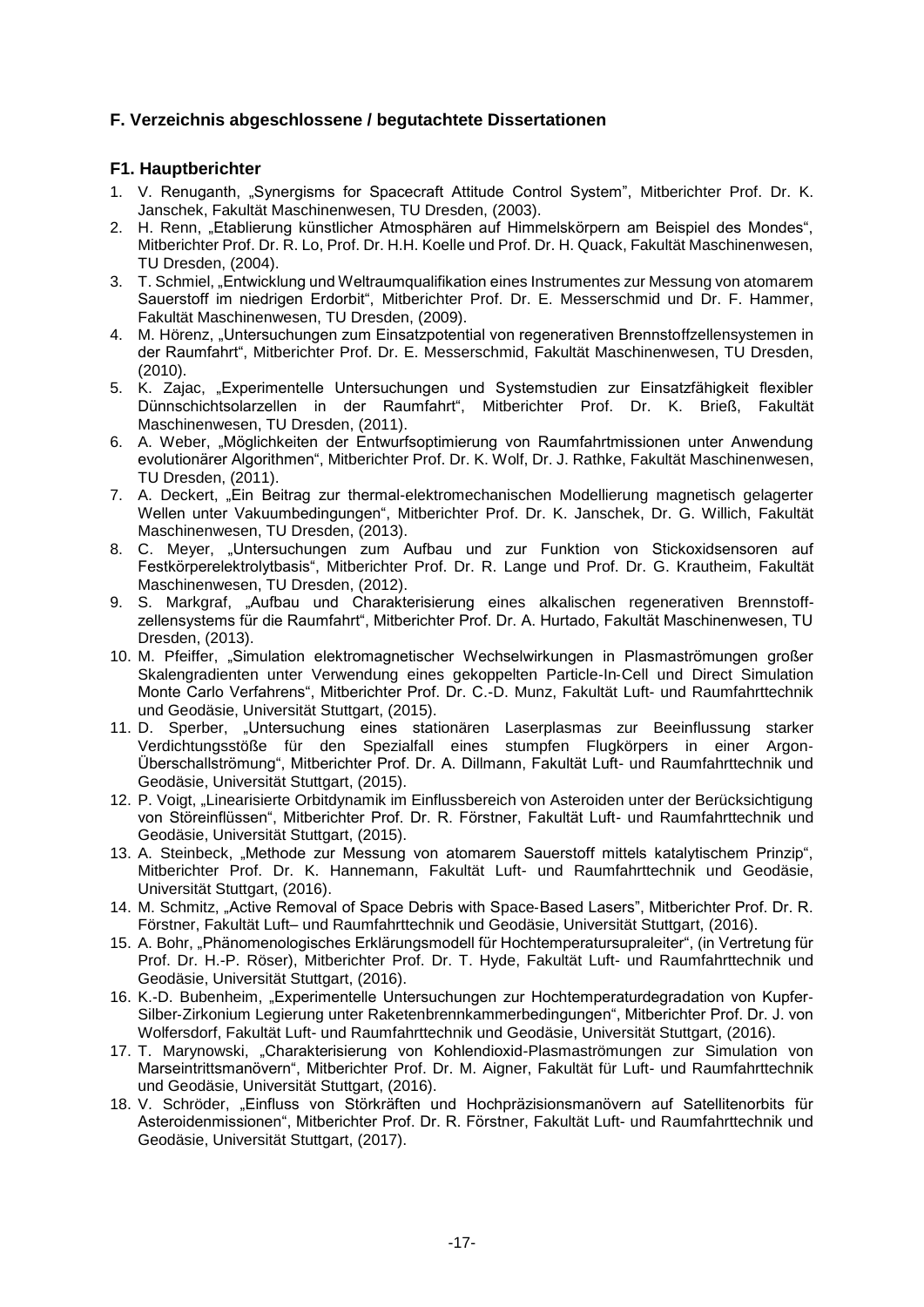- 19. C. Schwarzwälder, geb. Hill, "Inkjet-Method for the Development of Solid State Electrolyte Sensors for Space Applications", Mitberichter Prof. Dr. J. Wöllenstein, Fakultät Luft- und Raumfahrttechnik und Geodäsie, Universität Stuttgart, (2017).
- 20. A. Fink, "Untersuchungen zur integrierten Missions- und Fahrzeugbetrachtung mit graphenbasierten Entwurfssprachen am Beispiel eines Space Tug", Mitberichter PD Dr. S. Rudolph, Fakultät Luft- und Raumfahrttechnik und Geodäsie, Universität Stuttgart, (2017).
- 21. M. Mashmool, "Application of finite element methods to the simulation of high temperature supercondutors", Mitberichter Prof. Dr. J. Wagner, Fakultät Luft- und Raumfahrttechnik und Geodäsie, Universität Stuttgart, (2017).
- "Modellierung der Treibstrahlwechselwirkung von Kleintriebwerken unter Hochvakuumbedingungen", extern beim DLR Göttingen bearbeitete Dissertation, Mitberichter Prof. Dr. K. Hannemann, Fakultät Luft- und Raumfahrttechnik und Geodäsie, Universität Stuttgart, (2017).
- 23. T. Hermann, "Emissionsspektroskopische Analyse einer hyperbolischen Wiedereintrittsströmung im Plasmawindkanal", Mitberichter Prof. Dr. C. Mundt, Fakultät Luft- und Raumfahrttechnik und Geodäsie, Universität Stuttgart, (2017).
- 24. E. Torres,  $\Delta$ b initio quantum-chemistry database for N2 (v; J) + N in a state-to-state implemenation of the DSMC method", Mitberichter Prof. Dr. C.-D. Munz, Prof. Dr. T. Magin, extern am van Karman Institut in Belgien durchgeführt, Fakultät Luft– und Raumfahrttechnik und Geodäsie, Universität Stuttgart, (2017).
- 25. P. Nizenkov, "Numerical simulation of rarefied, high-enthalpy gas flows around complex threedimensional bodies during atmospheric entry", Mitberichter Prof. Dr. C.-D. Munz, Fakultät Luft– und Raumfahrttechnik und Geodäsie, Universität Stuttgart, (2018).
- 26. S. Roth, "Theoretische Untersuchungen von Ein‐Komponenten‐Supraleitern und deren Beziehung zwischen der Sprungtemperatur und Ionisationsenergie, Kristallkenngrößen und weiteren Parametern", Mitberichter Prof. Dr. F. Huber, Fakultät Luft– und Raumfahrttechnik und Geodäsie, Universität Stuttgart, (2018).
- 27. M. Eberhart, "Festelektrolytsensoren zur Messung von atomarem Sauerstoff auf Forschungsraketen", Mitberichter Prof. Dr. M. Rapp, Fakultät Luft- und Raumfahrttechnik und Geodäsie, Universität Stuttgart, (2018).
- 28. A.-H. Mirza, "Entwicklung eines partikelbasierten Kontinuumsverfahrens zur bidirektionalen Kopplung mit der Direct Simulation Monte Carlo Methode", Mitberichter Prof. Dr. C.-D. Munz, Fakultät Luft– und Raumfahrttechnik und Geodäsie, Universität Stuttgart, (2018).
- 29. T. Binder, "Development and application of PICLas for combined optic-plume-simulation of ion propulsion systems", Mitberichter Prof. Dr. C.-D. Munz und Prof. Dr. H. Leiter, Fakultät Luft– und Raumfahrttechnik und Geodäsie, Universität Stuttgart, (2019).

# **F2. Mitberichter**

- 1. M. Sauer, "Entwicklung von Festkörperelektrolytsensoren zur Charakterisierung von Gaspartialdrücken und Massenströmen", Hauptberichter Prof. Dr. E. Messerschmid), Fakultät Luftund Raumfahrttechnik, Universität Stuttgart, (2001).
- 2. F. Hammer, "Entwicklung eines miniaturisierten Festkörperelektrolytsensors aus der Raumfahrt zur Optimierung von Verbrennungsprozessen", Hauptberichter Prof. Dr. E. Messerschmid, Fakultät Luft- und Raumfahrttechnik, Universität Stuttgart, (2002).
- 3. R. Förstner, "Entwicklung keramischer Festelektrolytsensoren zur Messung des Restsauerstoffgehalts im Weltraum", Hauptberichter Prof. Dr. E. Messerschmid, Fakultät Luft- und Raumfahrttechnik und Geodäsie, Universität Stuttgart, (2003).
- 4. K. Auf der Heide, "Integriertes Energie- und Drallmanagement von Satelliten mittels zweiachsig schwenkbarer Solargeneratoren - Ein Ansatz zur Systemoptimierung", Hauptberichter Prof. Dr. K. Janschek, Fakultät Maschinenwesen, TU Dresden, (2005).
- 5. P. Endlich, "Untersuchungen zur experimentellen Simulation des Eintritts von Raumflugkörpern in die Marsatmosphäre", Hauptberichterin Prof. Dr. M. Auweter-Kurtz, Fakultät Luft- und Raumfahrttechnik und Geodäsie, Universität Stuttgart, (2007).
- 6. R. Vilbrandt, "System zur Erfassung und Verarbeitung von Parametern im Rahmen des arbeitsphysiologischen Belastungs-Beanspruchungs-Konzeptes", Hauptberichterin PD Dr. med. R. Stoll, Mitberichter Prof. Dr. N. Stoll, Universität Rostock, (2009).
- 7. D. Petkow, "Modellierung von Teilchenkollisionen zur Berechnung hochverdünnter Plasmaströmungen", Hauptberichterin Prof. Dr. M. Auweter-Kurtz, Fakultät Luft- und Raumfahrttechnik und Geodäsie, Universität Stuttgart, (2010).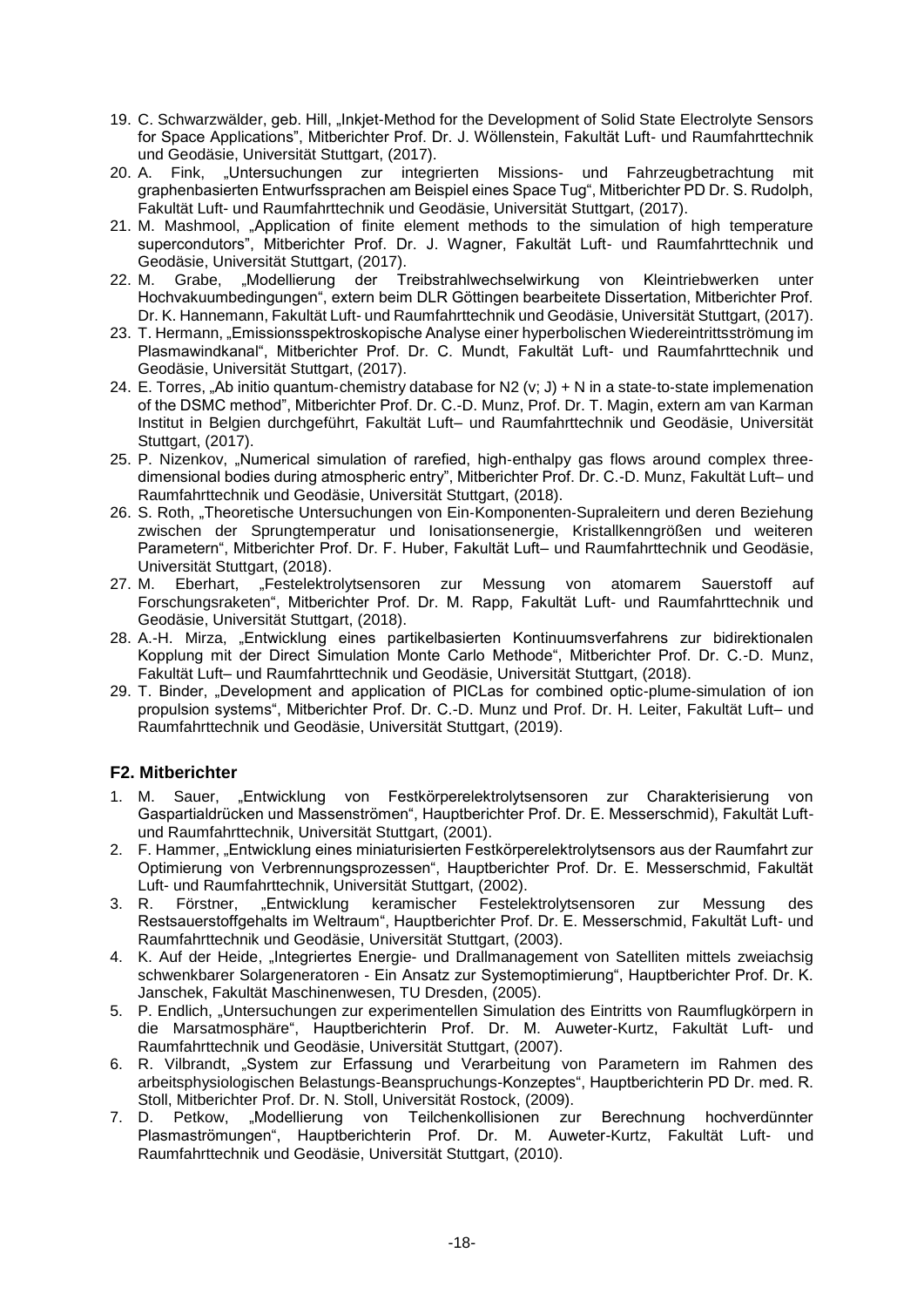- 8. A. Holz, "Experimentelle Untersuchungen zur Abgasstrahl‐Wechselwirkung von zwei Kleintriebwerken unter weltraumähnlichen Hochvakuumbedingungen", Hauptberichter Prof. Dr. S. Schlechtriem, mitberichter Prof. Dr. J. Wolfersdorf, Fakultät Luft- und Raumfahrttechnik und Geodäsie, Universität Stuttgart, (2011).
- 9. A. Knapp, "Experimentelle Untersuchung von magnetohydrodynamischen Einflüssen auf Plasmaströmungen", Hauptberichterin Prof. Dr. M. Auweter-Kurtz, Fakultät Luft- und Raumfahrttechnik und Geodäsie, Universität Stuttgart, (2012).
- 10. R. Dittrich, "Multidisziplinärer Vorentwurf einer Mach 6 Hyperschalltransport-Konfiguration mit Hilfe eines Optimierungsverfahrens", Hauptberichter Prof. Dr. R. Grundmann, Fakultät Maschinenwesen, TU Dresden, (2012).
- 11. M. Bölling, "Lösungspfadbasierte Analysen im Entwurf komplexer Systeme", Hauptberichter PD Dr. S. Rudolph, Fakultät Luft- und Raumfahrttechnik und Geodäsie, Universität Stuttgart, (2014).
- 12. S. Lein, "Entwicklung eines auf Emissionsspektroskopie basierenden Systems zum Einsatz auf Wiedereintrittsplattformen", Hauptberichterin Prof. Dr. M. Auweter-Kurtz, Mitberichter Prof. Dr. M. Winter, Fakultät Luft- und Raumfahrttechnik und Geodäsie, Universität Stuttgart, (2014).
- 13. B. Weigel, "Entwicklung eines Sensors zur deterministischen Bestimmung der Totaltemperatur mit hoher räumlicher und zeitlicher Auflösung in durchströmten Systemen", Hauptberichter Prof. Dr. S. Staudacher, Fakultät Luft- und Raumfahrttechnik und Geodäsie, Universität Stuttgart, (2014).
- 14. D. Hoffmann, "Innenbeschichtungsverfahren für feine Sacklochgeometrien mit Hilfe des Hohlkathodeneffekts", Hauptberichter PD Dr. G. Herdrich, Mitberichter Prof. Dr. T. Hirth, Fakultät Luft- und Raumfahrttechnik und Geodäsie, Universität Stuttgart, (2015).
- 15. Y. Li, "Instrument Study of the Lunar Dust eXplorer (LDX) for a Lunar Lander Mission", Hauptberichter PD Dr. R. Srama, Mitberichter Prof. Dr. E. Grün, Fakultät Luft- und Raumfahrttechnik und Geodäsie, Universität Stuttgart, (2016).
- 16. O.-E. Bauer, "Modelling of Charged Particle Collisions in Rarefied Plasma Flows with Stochastic Methods for Particle‐In‐Cell Simulations", Hauptberichter Prof. Dr. C.-D. Munz, Fakultät Luft- und Raumfahrttechnik und Geodäsie, Universität Stuttgart, (2016).
- 17. M. Kirschner, "Laserinduzierte Fluoreszenzspektroskopie in einem Hochenthalpie-Freistrahl zur Bestimmung der Rotationstemperatur", Hauptberichter Prof. Dr. C. Mundt, Fakultät Luft- und Raumfahrttechnik, Universität der Bundeswehr München, (2017).
- 18. N. Kuntner, "Modeling and Simulation of Electronic Excitation in Oxygen-Helium Discharges and Plasma‐Assisted Combustion", Hauptberichter Prof, Dr. U. Riedel, Fakultät Luft- und Raumfahrttechnik und Geodäsie, Universität Stuttgart, (2017).
- 19. B.-L. Wollenhaupt, "Die Entwicklung thermischer Lichtbogentriebwerksysteme", Hauptberichter PD Dr. G. Herdrich, Mitberichter Prof. Dr. J. Schein, Fakultät Luft- und Raumfahrttechnik und Geodäsie, Universität Stuttgart, (2017).
- 20. R. Desselle "Conception and Design of New Space Instrumentation for the Study of Massive Stars in the UV", Hauptberichter Prof. Dr. P. Rochus, Centre Spatial de Liège, Aerospace and Mechanical Engineering Department, University of Liège, (2018).
- 21. A. Probst, "Optimization of Target Sequences for a Multiple Encounter Mission in the Context of a Main Belt Asteroid Mining Mission and Spacecraft Design." Hauptberichter Prof. Dr. R. Förstner, Fakultät Luft- und Raumfahrttechnik, Universität der Bundeswehr München, (2018).
- 22. H. Strack, "Entwicklung eines Echtzeit-Triggersystems für Strahl- und Trajektoriensensoren zur Messung von geladenen Mikropartikeln", Hauptberichter PD Dr. R. Srama, Mitberichter Prof. Dr. F. Huber, Fakultät Luft- und Raumfahrttechnik und Geodäsie, Universität Stuttgart, (2018).
- 23. S. Copplestone, "Particle-Based Numerical Methods for the Simulation of Electromagnetic Plasma Interactions", Hauptberichter Prof. Dr. C.-D. Munz, Fakultät Luft- und Raumfahrttechnik und Geodäsie, Universität Stuttgart, (2019).
- 24. B. Massuti Ballester, "Aerothermochemistry of High-Temperature Materials for Atmospheric Entry", Hauptberichter PD Dr. G. Herdrich, Mitberichter N.N., Fakultät Luft- und Raumfahrttechnik und Geodäsie, Universität Stuttgart, (2019).

### **G Laufende Promotionsvorhaben (alphabetische Reihenfolge, Uni Stuttgart, soweit nicht anders angegeben, Arbeitstitel!)**

- 1. A. Boxberger, "tbd", Hauptbetreuung an der Professur durch PD Dr. Herdrich.
- 2. J. Bretschneider, "Untersuchungen an Mikrogravitations-angepassten Photobioreaktoren zum Einsatz in hybriden Lebenserhaltungssystemen".